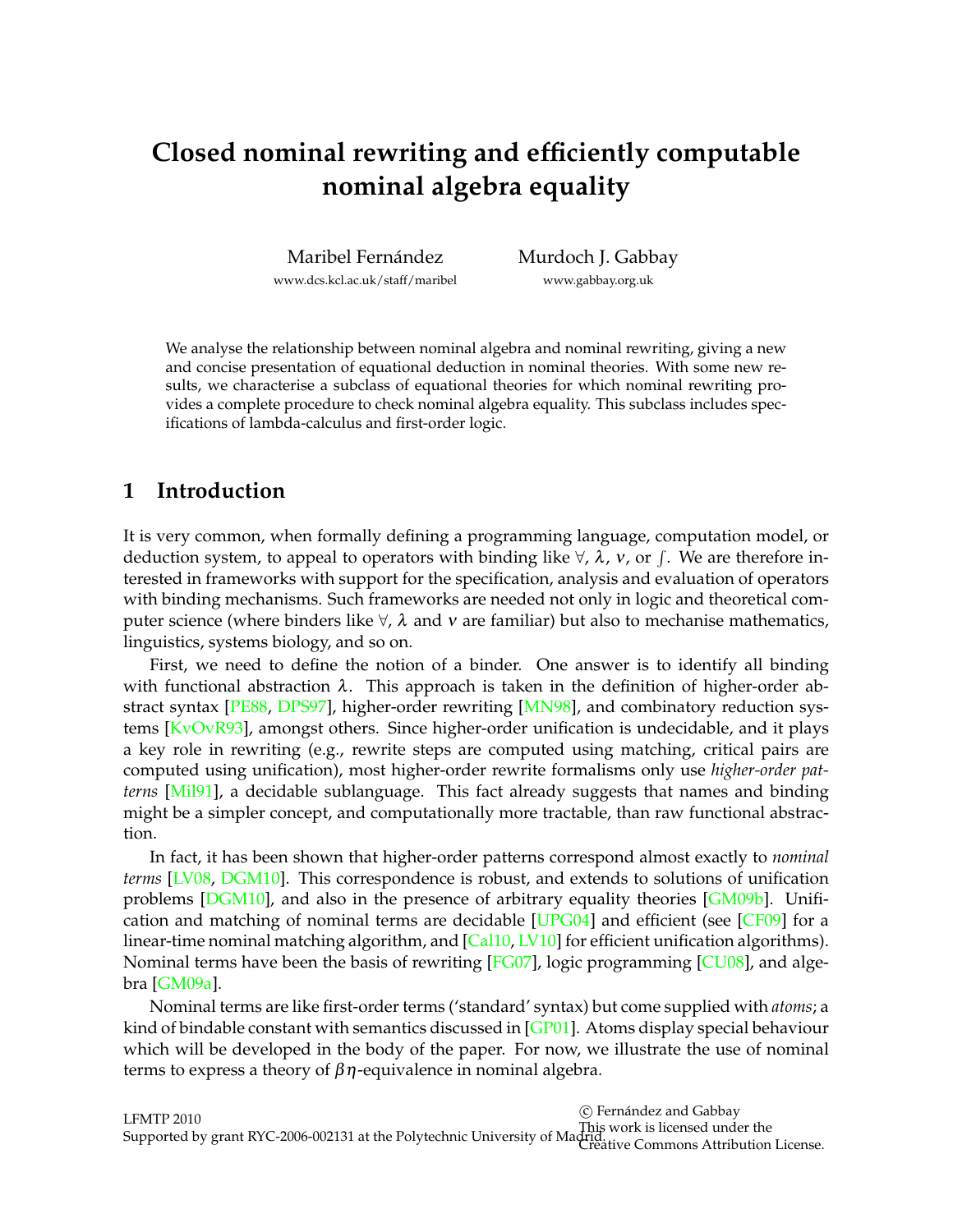Suppose term-formers lam : 1 (the number indicates arity) and app : 2. Then:

$$
lam([a]lam([b]app(a,b)))
$$
 represents the λ-term 
$$
λf.λx.fx
$$
  

$$
lam([a]lam([b]X))
$$
 represents a λ-term schema 
$$
λx.λy.t
$$

Here *a* and *b* are atoms, [*a*]- is *atoms-abstraction*, with special properties we discuss later, and *X* is a variable which corresponds to *meta-variables* like *t* above. But *X* is not a meta-variable; it is a variable in nominal terms. To avoid confusion, we call variables in nominal terms *unknowns*.

We can define β-reduction and η-reduction as follows (see [\[FGM04\]](#page-14-14) for an alternative nominal rewriting system that uses an explicit substitution operator):

$$
\begin{array}{llll} &\qquad (\beta_{\mathrm{app}}) & \qquad \text{app}(\text{lam}([a] \text{app}(X,X')),Y) \rightarrow & \text{app}(\text{app}(\text{lam}([a]X',Y),\, \text{app}(\text{lam}([a]X),Y)))\\ & \qquad (\beta_{\mathrm{var}}) & \qquad \text{app}(\text{lam}([a]a),X) \rightarrow & X \\ & \qquad (\beta_{\varepsilon}) & \qquad \text{a}\#Y \vdash & \text{app}(\text{lam}([a]Y),X) \rightarrow & Y \\ & \qquad (\beta_{\mathrm{lam}}) & \qquad \text{b}\#Y \vdash & \text{app}(\text{lam}([a]\text{lam}([b]X)),Y) \rightarrow & \text{lam}([b]\text{app}(\text{lam}([a]X),Y)) \\ & \qquad (\eta) & \qquad \text{a}\#X \vdash & \text{lam}([a]\text{app}(X,a)) \rightarrow & X \end{array}
$$

We obtain a nominal algebra theory just by replacing  $\rightarrow$  with =.

Setting aside the verbosity of the syntax above, what we would like the reader to take from this example is *how close* the specification is to what we write in mathematical discourse. A *freshness side-condition a*#*X* formalises the usual condition  $x \notin f_v(u)$ , using an atom *a* for *x* and an unknown *X* for the metavariable *u*.

This motivates nominal algebra [\[GM06,](#page-14-15) [GM09a\]](#page-14-12) and also nominal rewriting [\[FGM04,](#page-14-14) [FG07\]](#page-14-10); theories of equality and rewriting respectively for nominal terms (see also  $[CP07]$ , though this does not use nominal terms). The resulting theories have semantics in (nominal) sets and good computational properties; these are investigated in several other papers by the authors and others.

The relationship between equational reasoning and rewriting is well understood in the firstorder case where terms do not include binders: If an equational theory *E* can be presented by a terminating and confluent rewrite system then equality modulo *E* is decidable [\[DJ89,](#page-14-17) [BN98\]](#page-13-2). Even if the rewrite system is not confluent it may still be possible to use rewriting if the system can be completed by adding new rules  $[KB70]$ ; implementations of equational logic have been based on these observations  $[BM79, O'D87, GSH+92, McC97, McC03]$  $[BM79, O'D87, GSH+92, McC97, McC03]$  $[BM79, O'D87, GSH+92, McC97, McC03]$  $[BM79, O'D87, GSH+92, McC97, McC03]$  $[BM79, O'D87, GSH+92, McC97, McC03]$  $[BM79, O'D87, GSH+92, McC97, McC03]$  $[BM79, O'D87, GSH+92, McC97, McC03]$  $[BM79, O'D87, GSH+92, McC97, McC03]$  $[BM79, O'D87, GSH+92, McC97, McC03]$ .

However, in systems with binding the situation is different. Semi-automatic tools exist, many relying on higher-order formalisms that use the  $\lambda$ -calculus as meta-language, but since higher-order unification is undecidable in general, higher-order rewriting frameworks need to restrict the form of the rules to achieve a decidable rewriting relation. This makes it difficult to define completion procedures for higher-order rewriting systems. For nominal systems, the relationship between rewriting and equality is not straightforward and has not been established yet. This paper fills this gap.

The main contributions of this paper are:

- We give new presentations of nominal rewriting and nominal algebra that are significantly more concise than those in [\[FG07,](#page-14-10) [GM09a\]](#page-14-12). This gives a clear and 'user-friendly' overview of the two systems.
- We identify a completeness result (Theorem [4.4\)](#page-7-0) which shows a precise connection between nominal rewriting and nominal algebra. In other words, we fill the gap mentioned above.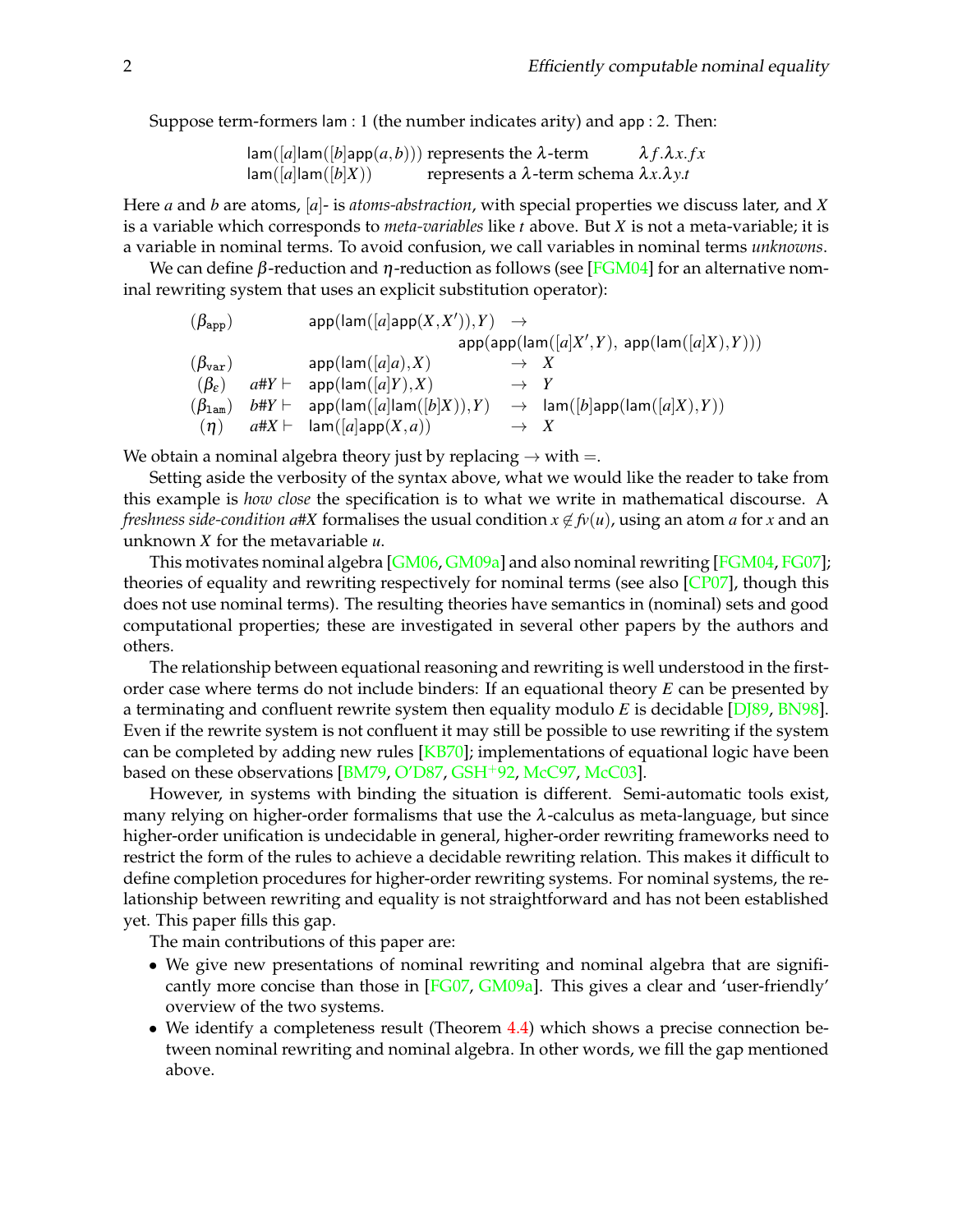• We identify a stronger completeness result for a subset of nominal rewriting already investigated for its good computational properties [\[FG07\]](#page-14-10): *closed* rewriting. Closed rewriting is sound and complete for nominal algebra (Theorem [5.19\)](#page-12-0), in a particularly direct manner.

Note that the collection of closed nominal terms is at least as expressive as other systems in the literature, including Combinatory Reduction Systems [\[KvOvR93\]](#page-14-3) and Higher-Order Rewriting Systems [\[MN98\]](#page-14-2). This is discussed in [\[FG07\]](#page-14-10). However, nominal rewrite/algebra systems exist that do *not* fall into the closed collection. For instance, the natural specification of  $\pi$ -calculus (Open) labelled transition [\[MPW92\]](#page-14-23) displays a *gensym*-like behaviour that, as it happens, is not

captured by closed nominal terms (but can be defined using nominal rewriting rules):  $P\stackrel{ab}{\rightarrow} Q$ implies  $vb.P \stackrel{a\overline{b}}{\rightarrow} Q.^1$  $vb.P \stackrel{a\overline{b}}{\rightarrow} Q.^1$ 

So both our completeness results are relevant. We cannot say one is 'right' and the other 'wrong'; nominal terms are more expressive but fewer things are true of them relative to closed nominal terms. Both have good theorems relating rewriting with equational reasoning, which we describe in this paper.

The rest of the paper is organised as follows: In Section [2](#page-2-1) we recall the basic notions of nominal syntax. Section [3](#page-5-0) gives a new and uniform presentation of nominal algebra and nominal rewriting. Section [4](#page-7-1) compares nominal algebra and rewriting and establishes a first completeness result. Section [5](#page-8-0) discusses closed nominal rewriting as an efficient mechanism to implement deduction in nominal theories, and establishes the soundess and completeness of nominal rewriting for equational deduction in theories presented by closed rules. Using this result, we give an algorithm to implement nominal algebra in an efficient way. We conclude the paper in Section [6.](#page-13-4)

# <span id="page-2-1"></span>**2 Syntax and** α**-equivalence**

*Nominal terms* were introduced in [\[UPG04\]](#page-14-8) as a formal syntax for the specification of systems with binding. In this section we recall the main notions of nominal syntax; for more details and examples we refer the reader to [\[UPG04,](#page-14-8) [FG07\]](#page-14-10).

### **2.1 Terms and signatures**

**Definition 2.1.** Fix disjoint countably infinite collections of **atoms**, **unknowns** (or variables), and **term-formers** (or function symbols). We write  $\mathbb{A}$  for the set of atoms;  $a, b, c, \ldots$  will range over distinct atoms. *X*,*Y*,*Z*,... will range over distinct unknowns. f,g,... will range over distinct term-formers. We assume that to each f is associated an **arity** *n* which is a nonnegative number; we write f : *n* to indicate that f has arity *n*. A **signature** Σ is a set of term-formers with their arities.

<span id="page-2-2"></span>**Definition 2.2.** A **permutation**  $\pi$  is a bijection on atoms such that  $nontriv(\pi) = \{a \mid \pi(a) \neq a\}$  is finite.

<span id="page-2-0"></span><sup>&</sup>lt;sup>1</sup>This rule can be fit into the nominal algebra/rewriting framework, e.g. with a bit of sugar as follows:  $(Z, P \stackrel{ab}{\rightarrow}$  $Q$ )  $\rightarrow$  (*Z*, *P*  $\stackrel{ab}{\rightarrow}$  *Q*, *vb.P*  $\stackrel{ab}{\rightarrow}$  *Q*). We are interested in expressivity, not elegance, at this point.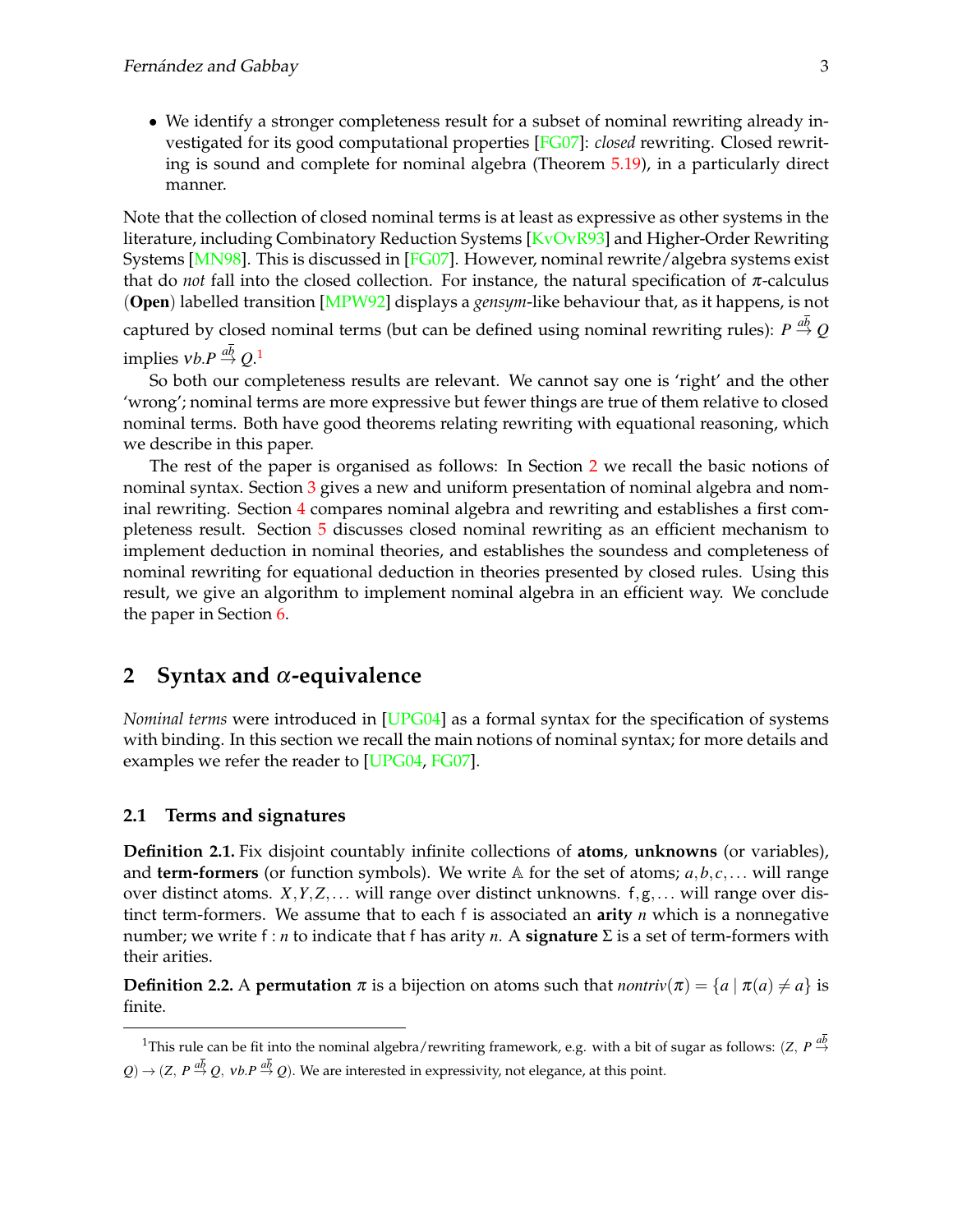We write  $(a, b)$  for the **swapping** permutation that maps  $a$  to  $b$ ,  $b$  to  $a$  and all other  $c$  to themselves, and *id* for the **identity permutation**, so  $id(a) = a$ . The notation  $\pi \circ \pi'$  is used for  $f$ **unctional composition** of permutations, so  $(\pi \circ \pi')(a) = \pi(\pi'(a))$ , and  $\pi^{\text{-}1}$  for  $\textbf{inverse}$ , so  $\pi(a) =$ *b* if and only if  $a = \pi^{-1}(b)$ .

**Definition 2.3. (Nominal) terms** are inductively defined by:

 $s, t, l, r, u$  ::= *a* |  $\pi \cdot X$  | [*a*]*t* |  $f(t_1, \ldots, t_n)$ 

We write  $\equiv$  for syntactic identity, so  $t \equiv u$  when  $t$  and  $u$  denote the same term.

A term of the form  $[a]$ *t* is called an **(atom-)abstraction**; it represents '*x*.*e'* or '*x*. $\phi$ ' in expressions like 'λ*x*.*e'* or '∀*x*. $φ'$ . We define an α-equivalence relation  $≈_α$  later, in Definition [2.8.](#page-3-0)

### **2.2 Permutation and substitution**

**Definition 2.4.** An **(atoms) permutation action**  $\pi \cdot t$  is defined by:

$$
\pi \cdot a \equiv \pi(a) \qquad \qquad \pi \cdot (\pi' \cdot X) \equiv (\pi \circ \pi') \cdot X \n\pi \cdot [a]t \equiv [\pi(a)](\pi \cdot t) \qquad \pi \cdot f(t_1, \ldots, t_n) \equiv f(\pi \cdot t_1, \ldots, \pi \cdot t_n)
$$

A **substitution (on unknowns)**  $\sigma$  is a partial function from unknowns to terms with finite domain. θ and σ will range over substitutions.

An **(unknowns) substitution action** *t*σ is defined by:

$$
a\sigma \equiv a \qquad (\pi \cdot X)\sigma \equiv \pi \cdot X \qquad (X \notin dom(\sigma))
$$
  
\n
$$
([a]t)\sigma \equiv [a](t\sigma) \qquad (\pi \cdot X)\sigma \equiv \pi \cdot \sigma(X) \qquad (X \in dom(\sigma))
$$
  
\n
$$
f(t_1,...,t_n)\sigma \equiv f(t_1\sigma,...,t_n\sigma)
$$

Henceforth, if  $X \notin dom(\sigma)$  then  $\sigma(X)$  denotes *id* · *X*.

We write *id* for the substitution with  $dom(id) = \emptyset$ , so that  $tid \equiv t$ . When we write *id*, it will be clear whether we mean '*id* the identity substitution' or '*id* the identity permutation' (Definition [2.2\)](#page-2-2).

If σ and θ are substitutions, σ ◦ θ maps each *X* to (*X*σ)θ.

Lemmas [2.5,](#page-3-1) [2.6](#page-3-2) and [2.7](#page-3-3) are proved by routine inductions (see [\[FG07\]](#page-14-10)).

<span id="page-3-1"></span>**Lemma 2.5.**  $(\pi \circ \pi') \cdot t \equiv \pi \cdot (\pi' \cdot t)$  *and*  $id \cdot t \equiv t$ *.* 

<span id="page-3-2"></span>**Lemma 2.6.**  $\pi \cdot (t\sigma) \equiv (\pi \cdot t)\sigma$ .

<span id="page-3-3"></span>**Lemma 2.7.**  $t(\sigma \circ \theta) \equiv (t\sigma)\theta$ .

#### **2.3** α**-equivalence**

The native notion of equality on nominal terms is  $\alpha$ -equivalence. For comparison, that of first-order terms is syntactic identity, and that of higher-order terms is β- or possibly  $βη$ equivalence.

<span id="page-3-0"></span>**Definition 2.8.** A **freshness (constraint)** is a pair *a*#*t* of an atom *a* and a term *t*. We call a freshness of the form *a*#*X* **primitive**, and a finite set of primitive freshnesses a **freshness context**. ∆, Γ and ∇ will range over freshness contexts.

We may drop set brackets and write  $a \# t$ ,  $b \# u$  for  $\{a \# t, b \# u\}$ . Also, we may write  $a \# t$ ,  $u$  for *a*#*t*,*a*#*u*, and *a*,*b*#*t* for *a*#*t*,*b*#*t*.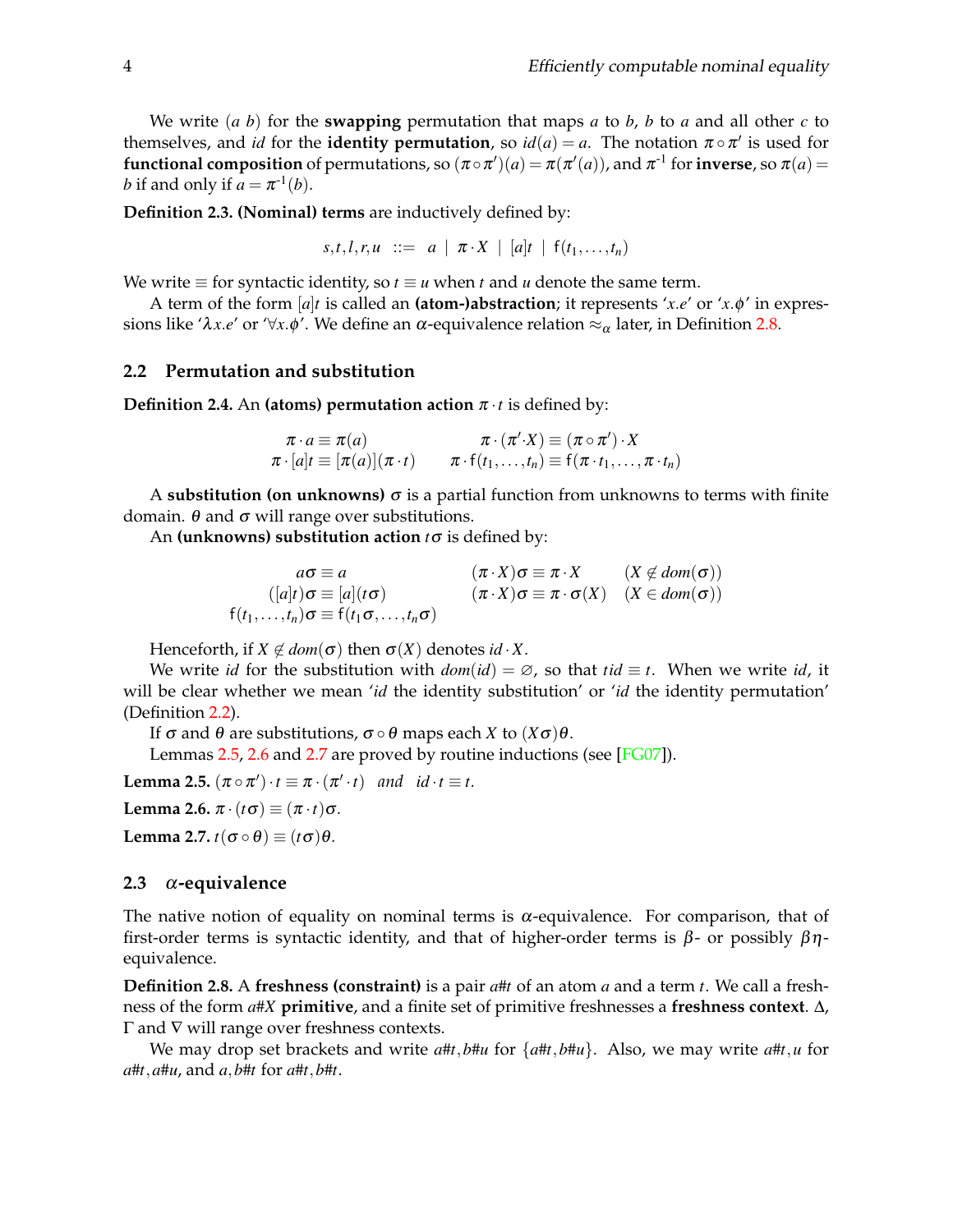$$
\frac{\Delta \vdash a \# b}{\Delta \vdash a \# x} \qquad \frac{(\pi^{-1}(a) \# X) \in \Delta}{\Delta \vdash a \# \pi \cdot X} (\# X)
$$
\n
$$
\frac{\Delta \vdash a \# t}{\Delta \vdash a \# \pi \cdot X} (\# X)
$$
\n
$$
\frac{\Delta \vdash a \# t}{\Delta \vdash a \# f(t_1, \ldots, t_n)} (\# f)
$$
\n
$$
\frac{\Delta \vdash a \# t_1 \cdots \Delta \vdash a \# t_n}{\Delta \vdash a \# f(t_1, \ldots, t_n)} (\# f)
$$
\n
$$
\frac{\Delta \vdash b \# t}{\Delta \vdash [a]t \approx_{\alpha} [b]u} (\approx_{\alpha} [b])
$$
\n
$$
\frac{(a \# X \in \Delta \text{ for all } a \text{ s.t. } \pi(a) \neq \pi'(a))}{\Delta \vdash \pi \cdot X \approx_{\alpha} \pi' \cdot X} (\approx_{\alpha} X)
$$
\n
$$
\frac{\Delta \vdash t \approx_{\alpha} u}{\Delta \vdash [a]t \approx_{\alpha} [a]u} (\approx_{\alpha} [a])
$$
\n
$$
\frac{\Delta \vdash t_i \approx_{\alpha} u_i \quad (1 \leq i \leq n)}{\Delta \vdash f(t_1, \ldots, t_n) \approx_{\alpha} f(u_1, \ldots, u_n)} (\approx_{\alpha} f)
$$

**Figure 1:** Freshness and  $\alpha$ -equality

<span id="page-4-0"></span>A **freshness judgement** is a tuple  $\Delta \vdash a$ #*t* of a freshness context and a freshness constraint. An  $\alpha$ -equivalence judgement is a tuple  $\Delta \vdash s \approx_{\alpha} t$  of a freshness context and two terms. The **derivable** freshness and α-equivalence judgements are defined by the rules in Figure [1.](#page-4-0)

**Definition 2.9.** The functions *atms*(*t*) and *unkn*(*t*) will be used to compute the set of atoms and unknowns in a term, respectively. They are defined by:

$$
atms(a) = \{a\} \qquad atms(\pi \cdot X) = nontriv(\pi)
$$
  
\n
$$
atms([a]t) = atms(t) \cup \{a\} \qquad atms(f(t_1,...,t_n)) = \bigcup_i atms(t_i)
$$
  
\n
$$
unkn(a) = \emptyset \qquad unkn(\pi \cdot X) = \{X\}
$$
  
\n
$$
unkn([a]t) = unkn(t) \qquad unkn(f(t_1,...,t_n)) = \bigcup_i unkn(t_i)
$$

**Definition 2.10.** Later in this paper, starting with Definition [5.5,](#page-9-0) we find it useful to write  $a$ *tms*(X) and *unkn*(X) for X something more complex than a term — e.g. a list (as in ' $a$ *tms*( $\Delta$ *,s*,*t*)'), a term-in-context (as in '*unkn*( $\nabla$   $\vdash$  *l*)'), or a substitution. By this we mean the atoms or unknowns appearing anywhere within the brackets. So  $atms(\Delta, s, t)$  means  $\{a \mid a \# X \in \Delta \}$  for some  $X\}$  $atms(s) \cup atms(t)$ . Also,  $atms(\theta) = \bigcup \{atms(\theta(X)) \mid X \in dom(\theta)\}.$ 

<span id="page-4-1"></span>**Lemma 2.11** (Strengthening). *Suppose*  $a \notin \text{atms}(s,t)$ *. Then:* 

- $\Delta$ *, a*#*X*  $\vdash$  *b*#*s implies*  $\Delta \vdash$  *b*#*s.*
- $\Delta$ ,  $a \# X \vdash s \approx_\alpha t$  *implies*  $\Delta \vdash s \approx_\alpha t$ *.*

*Proof.* By induction on the rules in Figure [1,](#page-4-0) using the fact that in all cases the hypotheses of rules use only atoms already mentioned in the conclusions.  $\Box$ 

**Definition 2.12.** Suppose *S* is a set of freshness constraints and  $\theta$  is a substitution. Define  $S\theta$  =  ${a\#(s\theta) \mid a\#s \in S}.$ 

<span id="page-4-2"></span>**Lemma 2.13** (Weakening). *Suppose* Δ  $\vdash$  Δ'σ*. Then* 

•  $\Delta' \vdash b$ #*s implies*  $\Delta \vdash b$ #*s* $\sigma$ *.*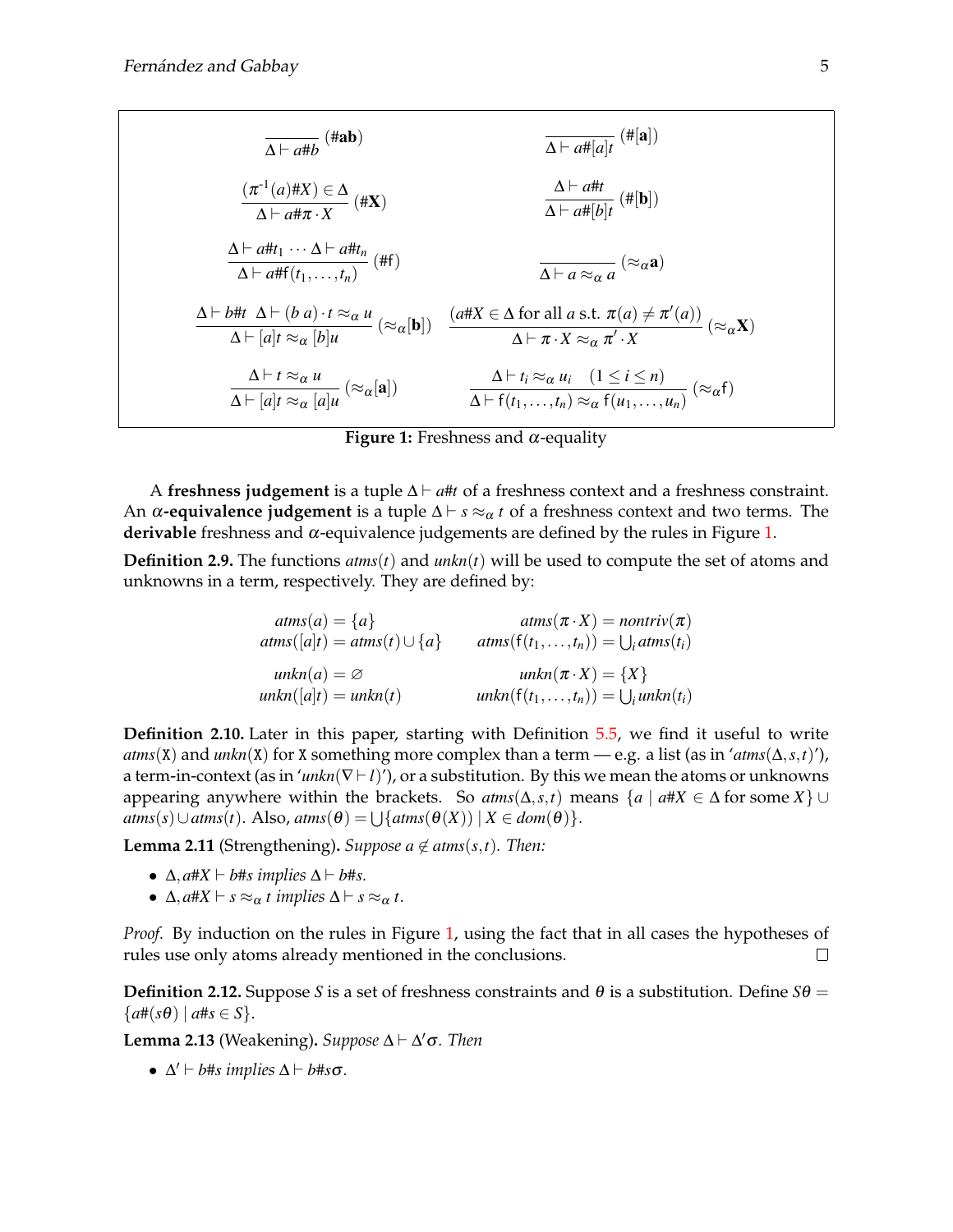•  $\Delta' \vdash s \approx_\alpha t \implies \Delta \vdash s\sigma \approx_\alpha t\sigma$ .

*In particular, taking* σ = *id and* ∆ <sup>0</sup> = ∆,Γ*, we obtain:*

- $\Delta \vdash b$ #*s implies*  $\Delta, \Gamma \vdash b$ #*s*.
- $\Delta \vdash s \approx_\alpha t$  *implies*  $\Delta, \Gamma \vdash s \approx_\alpha t$ *.*

*Proof.* By routine inductions on the rules in Figure [1.](#page-4-0)

# <span id="page-5-0"></span>**3 Nominal algebra and nominal rewriting**

In this section we define notions of equational reasoning and rewriting over nominal terms. Nominal terms have a native notion of binding, which theories inherit and can exploit to axiomatise properties of binding operators (e.g. it is direct and natural to axiomatise  $β$ -equivalence [\[GM08b\]](#page-14-24)).

<span id="page-5-3"></span>**Definition 3.1.** We introduce two new judgement forms:

- An **equality judgement** is a tuple  $\Delta \vdash s = t$  of a freshness context and two terms.
- A **rewrite judgement** is a tuple  $\Delta \vdash s \rightarrow t$  of a freshness context and two terms.

We may write ' $\varnothing$  +' as '+'.

We also introduce two notions of theory — one for equality judgements, and one for rewrite judgements:

- An **equational theory**  $T = (\Sigma, Ax)$  is a pair of a signature  $\Sigma$  and a possibly infinite set of equality judgements *Ax* in that signature; we call them **axioms**.
- A **rewrite theory**  $R = (\Sigma, Rw)$  is a pair of a signature  $\Sigma$  and a possibly infinite set of rewrite judgements *Rw* in that signature; we call these **rewrite rules**.

We may omit Σ, identifying T with *Ax* and R with *Rw* when the signature is clear from the context.

**Example 3.2.** The rewrite rules ( $\beta_{app}$ ), ( $\beta_{var}$ ), ( $\beta_{\epsilon}$ ), ( $\beta_{lam}$ ), and ( $\eta$ ) define the rewrite theory  $\beta \eta$ for β- and η-reduction in the λ-calculus.

Note the use of a freshness context in rule  $(\beta_{\text{lam}})$  to ensure that free  $\lambda$ -calculus variables are not captured. In rule  $(\beta_{\varepsilon})$  we use a freshness context to discard the argument when it is not needed. In the  $\eta$  rule, the freshness context formalises the usual condition on the bound variable. See [\[FG07\]](#page-14-10) for more examples of nominal rewrite rules.

If we replace  $\rightarrow$  by  $=$  we obtain an equational theory. More examples of nominal equational theories can be found in  $[GM09a]$ .

**Definition 3.3.** A **position** C is a pair  $(s, X)$  of a term and a distinguished unknown X that occurs precisely once in *s*, as *id*  $\cdot$  *X*. If  $C = (s, X)$  then we write  $C[t]$  for  $s[X \mapsto t]$ .

We are now ready to define notions of derivable equality, and rewriting:

<span id="page-5-2"></span>**Definition 3.4.** Below we write  $\Delta \vdash (\phi_1, \ldots, \phi_n)$  for the judgements  $\Delta \vdash \phi_1, \ldots, \Delta \vdash \phi_n$ .

• **Nominal rewriting:** The **one-step rewrite relation** ∆ ` *s R* → *t* is the least relation such that for every  $(\nabla \vdash l \rightarrow r) \in \mathsf{R}$ , freshness context  $\Delta$ , position *C*, term *s'*, permutation  $\pi$ , and substitution  $\theta$ ,

<span id="page-5-1"></span>
$$
\frac{s \equiv C[s'] \qquad \Delta \vdash (\nabla \theta, \quad s' \approx_{\alpha} \pi \cdot (l\theta), \quad C[\pi \cdot (r\theta)] \approx_{\alpha} t)}{\Delta \vdash s \stackrel{R}{\to} t} (\text{Rew}_{\nabla \vdash l \to r}). \tag{1}
$$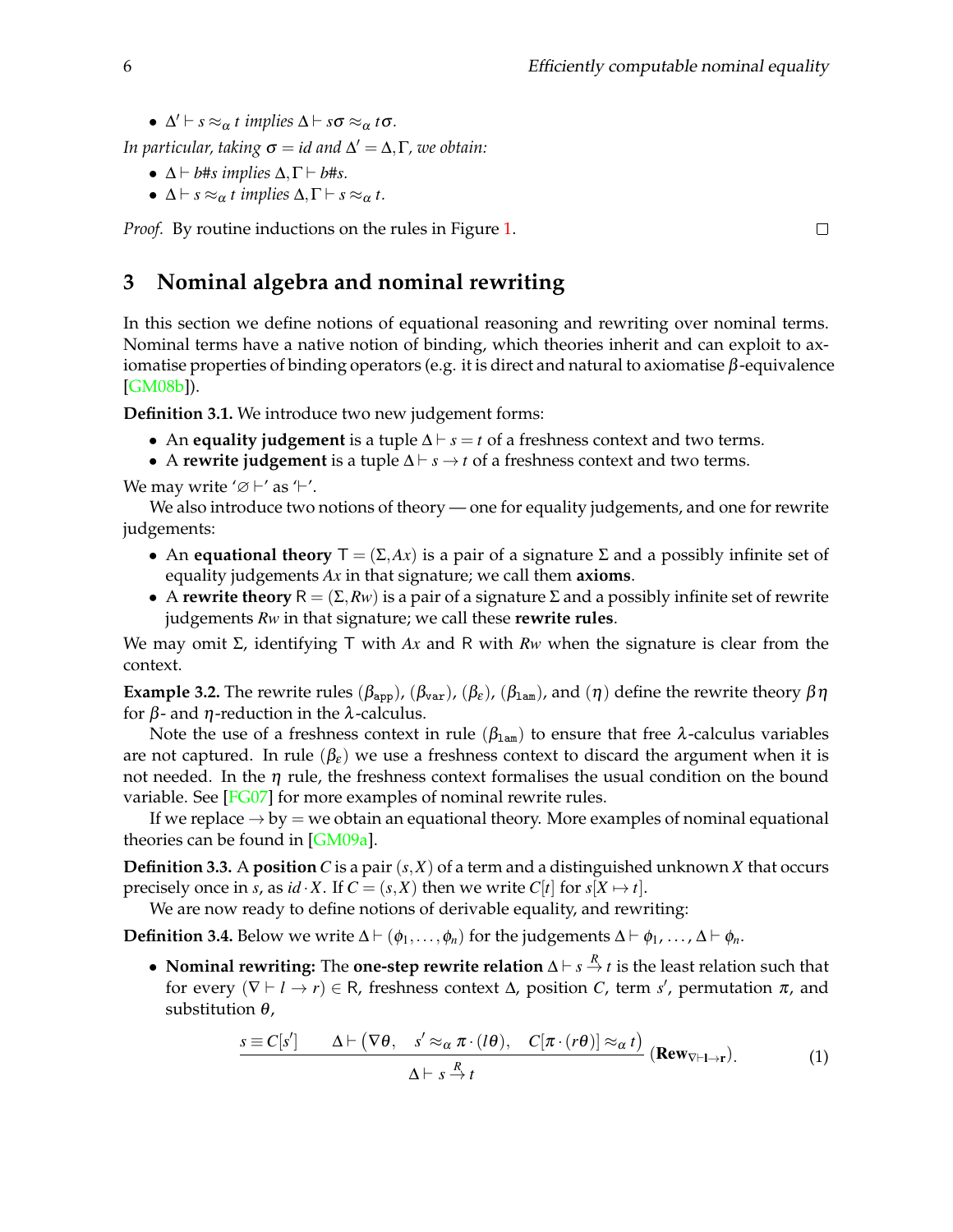The **rewrite relation**  $\Delta \vdash_{\mathsf{R}} s \to t$  is the reflexive transitive closure of the one-step rewrite relation, that is, the least relation that includes the one-step rewrite relation and such that:

- **–** for all ∆ and *s*: ∆  $\vdash$ <sub>R</sub> *s* → *s'* if ∆  $\vdash$  *s* ≈ α *s'* (the native notion of equality of nominal terms is  $\alpha$ -equality);
- $\rightarrow$  for all Δ, *s*, *t*, *u*: Δ $\vdash_R s \rightarrow t$  and Δ $\vdash_R t \rightarrow u$  implies Δ $\vdash_R s \rightarrow u$ .
- If  $\Delta \vdash_{\mathsf{R}} s \to t$  holds, we say that *s* rewrites to *t* in the context  $\Delta$ .
- **(Nominal algebra) equality:**  $\Delta \vdash_{\tau} s = t$  is the least transitive reflexive symmetric relation such that for every  $(\nabla \vdash l = r) \in \mathsf{T}$ , freshness context  $\Delta$ , position *C*, permutation  $\pi$ , substitution  $θ$ , and fresh Γ (so if  $a \# X \in \Gamma$  then  $a \notin atms(\Delta, s, t)$ ),

<span id="page-6-0"></span>
$$
\frac{\Delta,\Gamma\vdash (\nabla\theta,\quad s\approx_{\alpha}C[\pi\cdot(l\theta)],\quad C[\pi\cdot(r\theta)]\approx_{\alpha}t)}{\Delta\vdash_{\tau}s=t}(\mathbf{Axi}_{\nabla\vdash l=r}).
$$
\n(2)

We illustrate  $(1)$  and  $(2)$  with examples.

- **Example 3.5.** Consider the theories  $\vdash [a]X \rightarrow X$  and  $\vdash [a]X = X$ . We can show that  $[b][a]a$ rewrites to  $[a]b$  in the empty freshness context, that is,  $\vdash_{\vdash_{[a]X\to X}}[b][a]a \to [a]b$ . For this, we first use reflexivity to transform [*b*][*a*]*a* into [*a*][*b*]*b* and then apply the rewrite rule at position  $C = ([a]X, X)$ . We can also show  $\vdash_{\vdash[a]X=X} [b][a]a = [a]b$ .
	- Consider the rewrite theory  $\beta\eta$  defining  $\beta$  and  $\eta$ -reduction in the  $\lambda$ -calculus (see the Introduction). We can show that  $\vdash_{\beta n}$  app(lam([*a*]app(*a*,*a*)),*b*)  $\rightarrow$  app(*b*,*b*) using rules ( $\beta_{app}$ ) and  $(\beta_{var})$ .

### **3.1 Equivalence with the literature**

The notions of equality and rewriting in [\(1\)](#page-5-1) and [\(2\)](#page-6-0) correspond to those in  $[GM09a]$  and  $[FG07]$ respectively. However, the presentation of [\(1\)](#page-5-1) and [\(2\)](#page-6-0) is original to this paper. Arguably, Definition [3.4](#page-5-2) contains the clearest presentation of nominal rewriting and nominal algebra so far. It is certainly the most concise and it makes it easier to compare and constrast the two notions to bring out what they have in common, and what is different.

Some checking needs to be done to verify that [\(1\)](#page-5-1) and [\(2\)](#page-6-0) coincide with nominal rewriting and nominal algebra as presented in the literature. All the main issues are indicated in the following two short sketches:

<span id="page-6-1"></span>**Remark 3.6** (Nominal rewriting)**.** [\(1\)](#page-5-1) corresponds to Definition 47 in Subsection 5.2 of [\[FG07\]](#page-14-10). The correspondence is clear except that Definition 47 does not include a  $\pi$ . This is because in  $[FG07]$  rewrite theories (Definition [3.1](#page-5-3) in this paper) have the additional property that they be *equivariant* (Definition 4.2 of [\[FG07\]](#page-14-10)). This means that if  $R \in \mathsf{R}$  then  $R^{\pi} \in \mathsf{R}$  ( $R^{\pi}$  is  $R$  with  $\pi$ applied to all atoms). It is not hard to use Lemma 41 and part  $(3)$  of Theorem 50 in [\[FG07\]](#page-14-10) to demonstrate that equivariance has the same effect as the  $\pi$  in [\(1\)](#page-5-1), and indeed, if  $\Delta\vdash_\textsf{R} s\to t$  then  $\Delta \vdash_{\mathsf{R}} \pi \cdot s \rightarrow \pi \cdot t.$ 

**Remark 3.7** (Nominal algebra)**.** [\(2\)](#page-6-0) corresponds to Definition 3.10 and to the rules in Figures 1 and 2 in [\[GM09a\]](#page-14-12). The *C* corresponds to the congruence rules (cong[]) and (congf); the  $\pi$  corresponds to the  $\pi$  in (ax) (modulo the same issue with  $r^{\pi}$  versus  $\pi \cdot r$  mentioned in Remark [3.6\)](#page-6-1); (**perm**) is built into  $\approx_{\alpha}$ .

Figure 2 of  $\lceil GM09a \rceil$  has an extra rule  $(\bf{fr})$ , which generates a fresh atom. This corresponds to the fresh context Γ in [\(2\)](#page-6-0). However, in (2) the fresh atoms are generated 'all at once', whereas in Figure 2 of [\[GM09a\]](#page-14-12) fresh atoms may be generated at any point during equality reasoning.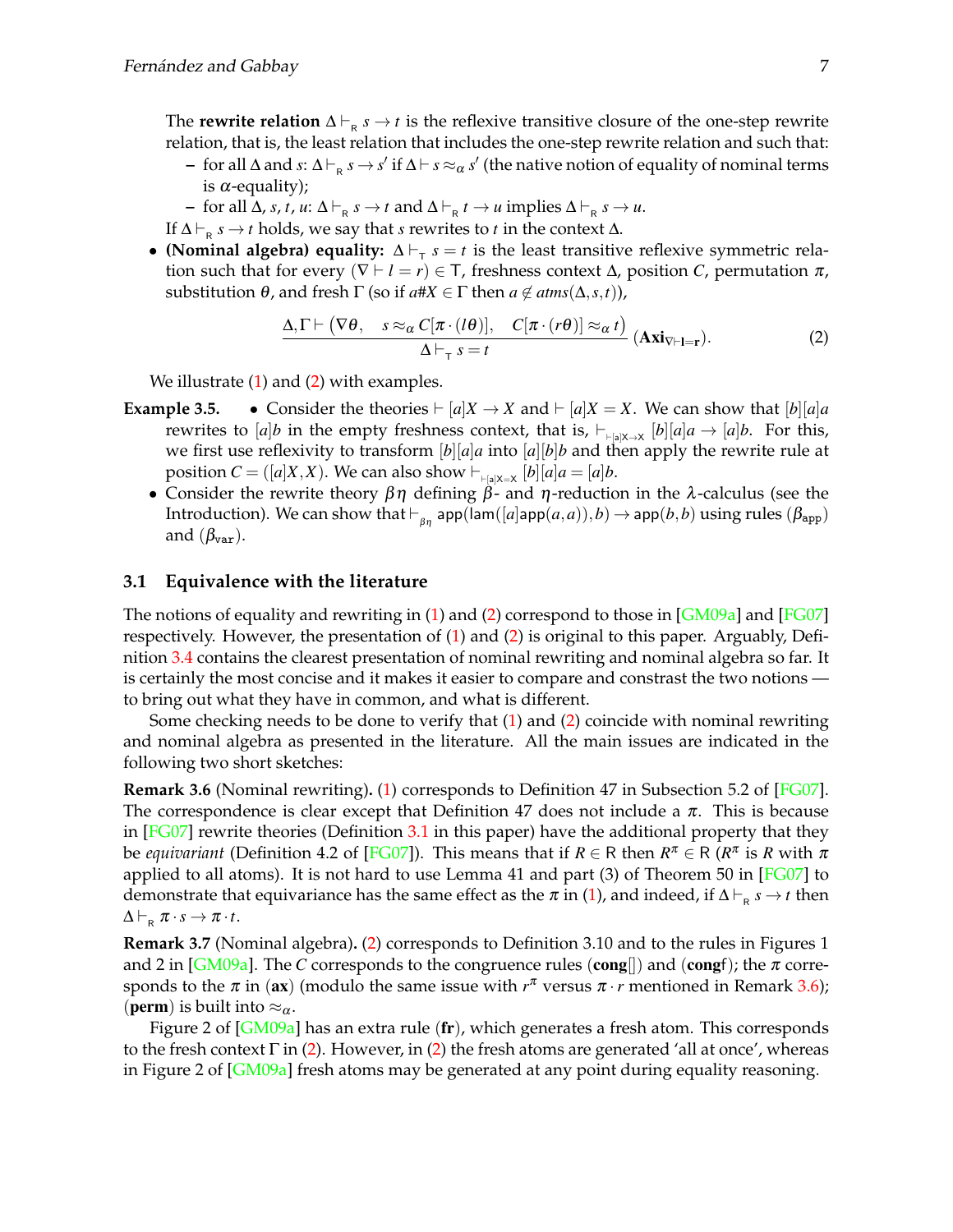We inspect the rules in Figure 2 of  $[GM09a]$  and see that we can commute an instance of  $(\mathbf{fr})$  down through the other derivation rules;  $(\mathbf{fr})$  is a structural rule, which adds freshness assumptions and does not affect the subgoal to be proved.

If extra atoms in the derivation 'accidentally clash' with the atom generated by the instance of (fr), then we rename the fresh atom in the subderivation to be 'even fresher'. The reader familiar with the proof of weakening for first-order logic can recall how we rename the bound variable in the ∀-right rule to be fresh for the weakened context; the proof obligation here is identical and does not involve any 'nominal' elaborations.

Formally, an explicit inductive argument or the principle of ZFA equivariance [\[GP01\]](#page-14-13) prove that fresh atoms do not matter up to renaming, so the renamed subderivation is still a valid subderivation. The interested reader is also referred to Lemma 5.10 in [\[GM08a\]](#page-14-25) where a similar result is stated and proved in full detail, of a more complex system.

# <span id="page-7-1"></span>**4 Soundness and completeness of nominal rewriting with respect to nominal algebra**

Theorem [4.2](#page-7-2) and Theorem [4.4](#page-7-0) describe how nominal rewriting relates to nominal algebra.

<span id="page-7-3"></span>**Definition 4.1.** Suppose T is an equational theory and R is a rewrite theory. We say that R is a **presentation** of T if

$$
\nabla \vdash s = t \in \mathsf{T} \quad \Leftrightarrow \quad (\nabla \vdash s \to t \in \mathsf{R} \ \lor \ \nabla \vdash t \to s \in \mathsf{R}).
$$

We write  $\Delta \vdash_{\mathsf{R}} s \leftrightarrow t$  for the symmetric closure  $\Delta \vdash_{\mathsf{R}} s \rightarrow t$ .

<span id="page-7-2"></span>**Proposition 4.2** (Soundness)**.** *Suppose* R *is a presentation of* T*.*

*Then*  $\Delta \vdash_R s \leftrightarrow t$  *implies*  $\Delta \vdash_T s = t$ *.* 

*Proof.* By a routine induction on the derivation  $\Delta\vdash_\textsf{R} s\leftrightarrow t$ . We briefly sketch the case of  $(\textbf{Rew}_{\nabla\vdash\textbf{I}\to\textbf{r}})$ for  $\nabla \vdash l = r \in \mathsf{T}$ .

Suppose for some *C*,  $\theta$ , and  $\pi$ ,

 $s \equiv C[s']$  and  $\Delta \vdash (\nabla \theta, s' \approx_{\alpha} \pi \cdot (l\theta), C[\pi \cdot (r\theta)] \approx_{\alpha} t).$ 

Let  $\Gamma = \varnothing$ . It is a fact that if  $\Delta \vdash s' \approx_\alpha \pi \cdot (l\theta)$  then  $\Delta \vdash C[s'] \approx_\alpha C[\pi \cdot (l\theta)]$ . We now easily obtain an instance of  $(Axi_{\nvert=1})$ .  $\Box$ 

**Remark 4.3.** Suppose R is a presentation of T. It is not necessarily the case that  $\Delta \vdash_{\tau} s = t$  implies  $\Delta \vdash_R s \leftrightarrow t$ . To see this, take  $\mathsf{T} = \{a\#X \vdash X = \mathsf{f}(X)\}$  and  $\mathsf{R} = \{a\#X \vdash X \to \mathsf{f}(X)\}$ . Then  $\vdash_\mathsf{T} X = \mathsf{f}(X)$ (using (**Axi**) with  $\Gamma = a\#X$ ), but  $\nvdash_R X \leftrightarrow f(X)$ .

<span id="page-7-0"></span>**Theorem 4.4** (Quasi-Completeness)**.** *Suppose* R *is a presentation of* T*.*

 $\Delta \vdash_\tau s = t$  *implies that there exists some fresh*  $\Gamma$  *(so if a*# $X \in \Gamma$  *then a*  $\notin$  *atms*( $\Delta, s, t$ )) such that  $\Delta, \Gamma \vdash_R s \leftrightarrow t.$ 

Note the 'fresh  $\Gamma'$  on the side of nominal rewriting.

*Proof.* We work by induction on the derivation of  $\Delta \vdash_{\tau} s = t$ , write it  $\Pi$ .

The interesting case is  $(Axi_{\nabla \vdash l=r})$  for some  $\nabla \vdash l = r \in \top$ , of course. There is only one argument in the proof that is not obvious: Π is finite, so let us consider *all* the finitely many instances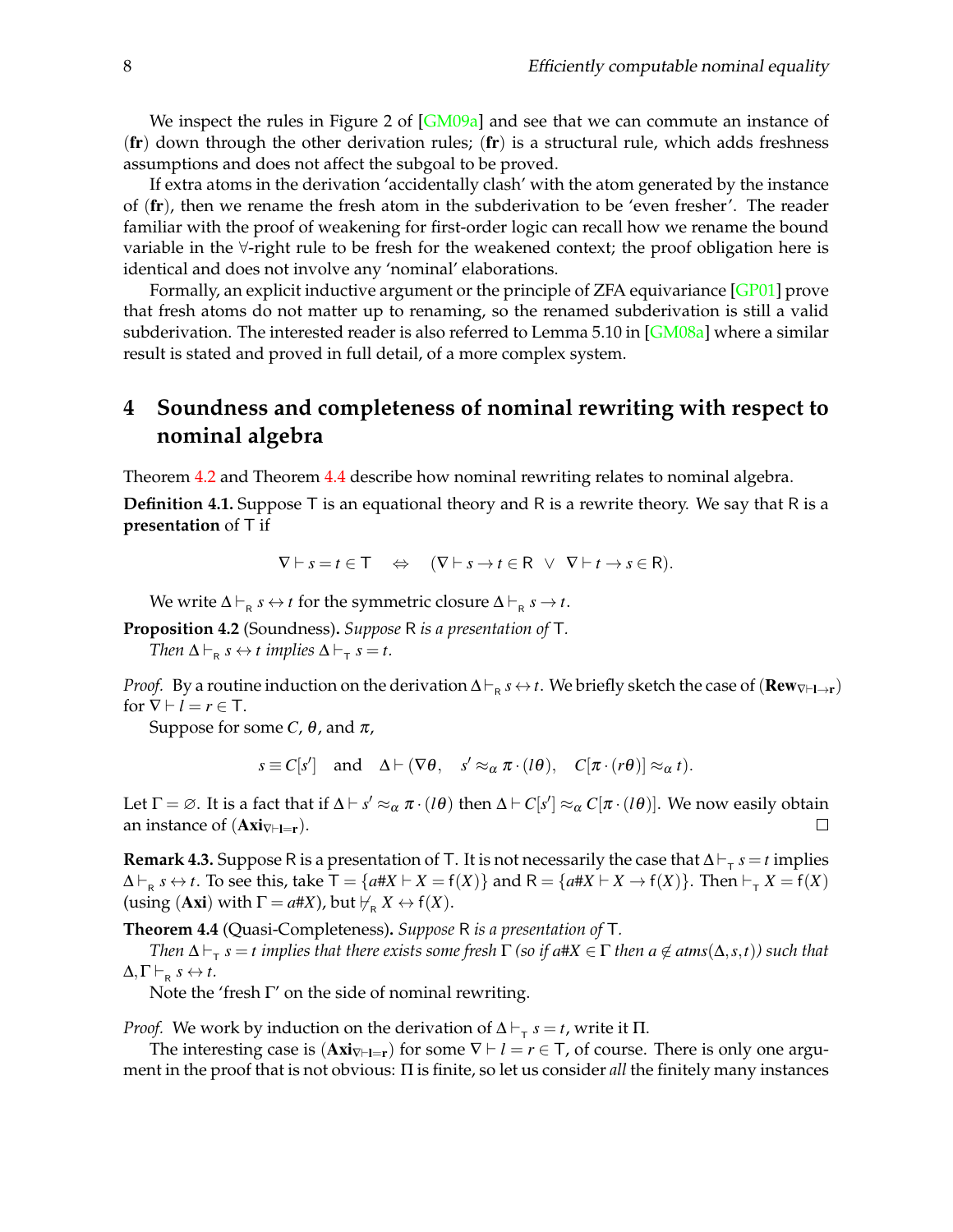of (**Axi**) in  $\Pi$ ; write them  $I_1$ , ...,  $I_n$ . For each  $1 \le i \le n$ ,  $I_i$  will involve  $\nabla_i \vdash l_i = r_i$ ,  $C_i$ ,  $\pi_i$ ,  $\theta_i$ , and a context Γ*i* . (Note that ∆ is constant across all these instances.)

Atoms in Γ*<sup>i</sup>* do not feature in ∆, *C<sup>i</sup>* , π*i* , and θ*i* — they are 'locally fresh'. However, they might 'accidentally' feature elsewhere in  $\Pi$ . It is a fact that because the atoms in  $\Gamma_i$  do not feature in  $\Delta$ ,  $C_i$ ,  $\pi_i$ , and  $\theta_i$ , they do not feature in the conclusion of  $I_i$ . Therefore, it is a fact that we can rename these atoms so that they are fresh for all parts of Π other than hypotheses of instances of (Axi), that is, there exists a derivation  $\Pi'$  of  $\Delta \vdash_{\tau} s = t$  such that for each  $1 \le i \le n$  the respective  $Γ'$ <sub>i</sub> in respective instances *I*<sup>'</sup><sub>i</sub> of (Axi) are fresh not only locally for the conclusion of *I*<sup>'</sup><sub>i</sub>, but also fresh globally for all conclusions of all  $I'_j$  for  $1 \leq j \leq n$  in  $\Pi'$ . This 'global freshness' condition is clearly preserved by taking subderivations. We now take  $\Gamma = \bigcup_i \Gamma'_i$ , and the proof is by a routine induction on  $\Pi'$ . Thus, an upper bound on  $\Gamma$  is the maximal size of the  $\Gamma_i$ .

Note that although ( $\mathbf{Rew}_{V\vdash l=r}$ ) appears to be more restrictive than  $(\mathbf{Axi}_{V\vdash l=r})$  in that ( $\mathbf{Rew}$ ) requires  $s \equiv C[s']$  and *s'* α-equivalent to an instance of a left-hand side, this is not an issue because the rewrite relation is transitive and includes the  $\alpha$ -equivalence relation.  $\Box$ 

# <span id="page-8-0"></span>**5 Closed rewriting and nominal algebra**

Theorem [4.4](#page-7-0) establishes a completeness result for nominal rewriting modulo additional freshness constraints (the extra Γ).

This mismatch between nominal rewriting and nominal algebra could be solved by including fresh atom generation in the definition of a rewriting step. But this comes at a cost the freshness context may change along a rewrite derivation, and with it also the notion of  $\alpha$ -equivalence — and is not needed for large classes of systems, as we show below.

In this section, we show that closed nominal rewriting is complete for nominal algebra equality when all the axioms are *closed*.

Although there are interesting systems, such as the axiomatisation of the  $\pi$ -calculus [\[FG05,](#page-14-26) [FG07\]](#page-14-10), which are not closed, this result has many applications: all the systems that arise from functional programming (including the axiomatisation of the  $\lambda$ -calculus) are closed, and all the systems that can be specified in a standard higher-order rewriting formalism are also closed (see [\[FG05\]](#page-14-26)).

### **5.1 The definition of closed rules and closed rewriting**

**Definition 5.1** (Terms-in-context and nominal matching)**.** A **term-in-context** is a pair ∆ ` *s* of a freshness context and a term.

A **nominal matching problem** is a pair of terms-in-context

 $(\nabla \vdash l) \rightarrow \approx (\Delta \vdash s)$  where  $unkn(\nabla \vdash l) \cap unkn(\Delta \vdash s) = \varnothing$ .

A **solution** to this problem is a substitution  $\sigma$  such that

 $\Delta \vdash \nabla \sigma$  and  $\Delta \vdash l\sigma \approx_{\alpha} s$  and  $dom(\sigma) \subseteq unkn(\nabla \vdash l).$ 

**Remark 5.2.** Nominal matching is decidable [\[UPG04\]](#page-14-8), and can be solved in linear time [\[CF08\]](#page-13-5).

**Definition 5.3** (Freshened variants). If  $t$  is a term, we say that  $t^*$  is a **freshened variant** of  $t$  when *t* N has the same structure as *t*, except that the atoms and unknowns have been replaced by 'fresh'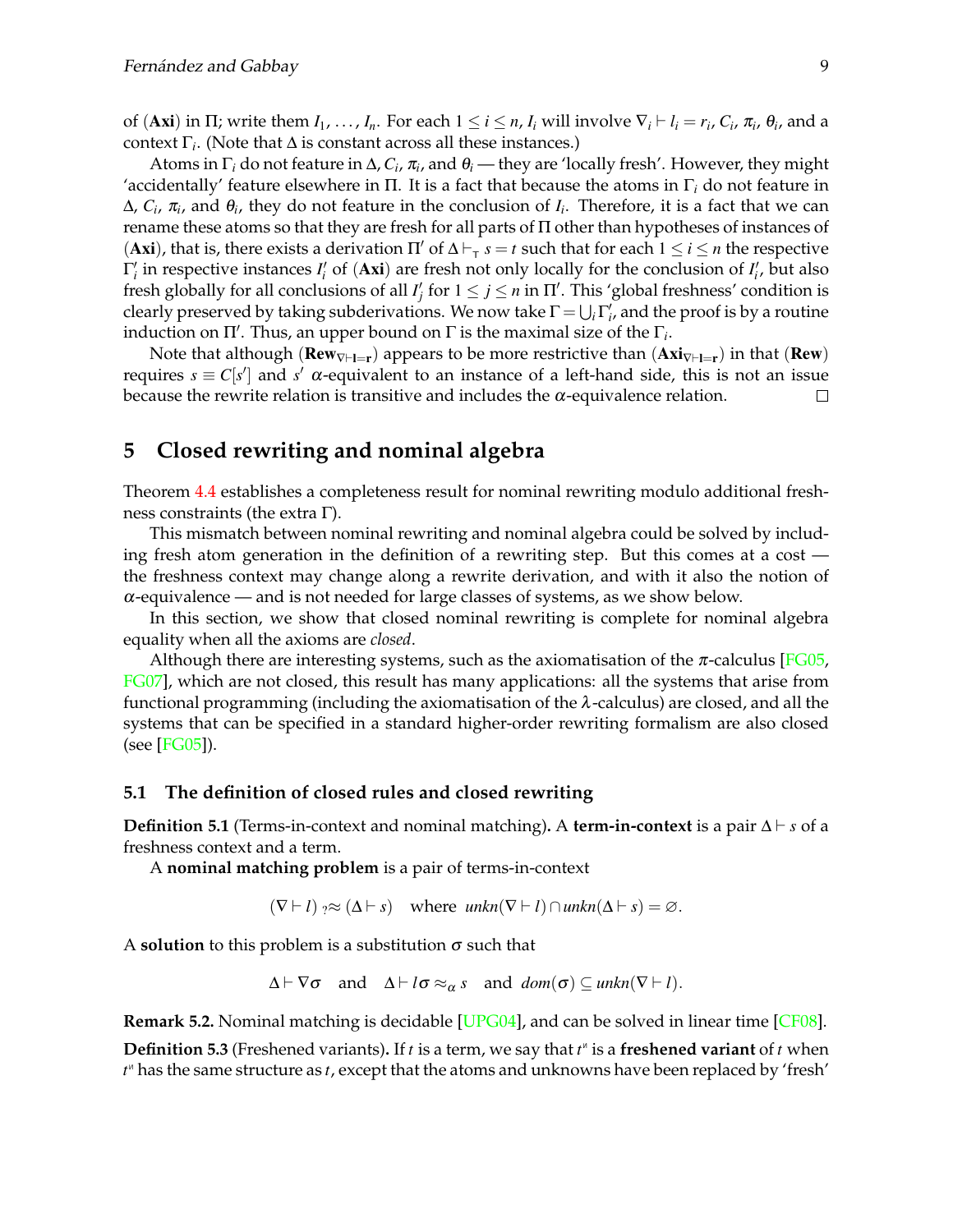atoms and unknowns (so they are not in *atms*(*t*) and *unkn*(*t*), and perhaps are also fresh with respect to some atoms and unknowns from other syntax, which we will always specify). We omit an inductive definition.

Similarly, if V is a freshness context then V<sup></sup> will denote a freshened variant of V (so if  $a\#X \in$  $\nabla$  then  $a^{\mu}$ #X $^{\mu}$   $\in$   $\nabla^{\mu}$ , where  $a^{\mu}$  and  $X^{\mu}$  are chosen fresh for the atoms and unknowns appearing in  $\nabla$ ).

We may extend this to other syntax, like equality and rewrite judgements.

Note that if  $\nabla^n \vdash l^n \to r^n$  is a freshened variant of  $\nabla \vdash l \to r$  then  $unknown(\nabla^n \vdash l^n \to r^n) \cap unkn(\nabla \vdash n)$  $l \rightarrow r$ ) =  $\varnothing$ .

**Example 5.4.** For example:

- $[a^n][b^n]X^n$  is a freshened variant of  $[a][b]X$ ,  $a^n \# X^n$  is a freshened variant of  $a \# X$ , and  $\emptyset \vdash a^n \to a^n$  $b^n$  is a freshened variant of  $\emptyset \vdash a \rightarrow b$ .
- Neither  $[a^n][a^n]X^n$  nor  $[a^n][b^n]X$  are freshened variants of  $[a][b]X$ : the first, because we have wrongly identified two distinct atoms when we freshened them; the second, because we did not freshen *X*.

<span id="page-9-0"></span>**Definition 5.5.** A term-in-context  $\nabla \vdash l$  is **closed** if there exists a solution for the matching problem

$$
(\nabla^{\mu} \vdash l^{\mu}) \quad ? \approx \quad (\nabla, \text{atms}(\nabla^{\mu}, l^{\mu}) \# \text{unkn}(\nabla, l) \vdash l). \tag{3}
$$

<span id="page-9-4"></span>**Lemma 5.6.**  $\nabla \vdash l$  is closed when there exists a substitution  $\sigma$  with  $dom(\sigma) \subseteq unkn(\nabla^n \vdash l^n)$  such that  $\nabla$ *,* atms( $\nabla^{\alpha}$ *, l*<sup>n</sup>)#*unkn*( $\nabla$ *,l*)  $\vdash$  ( $\nabla^{\alpha}$  $\sigma$ *, l*  $\approx_{\alpha}$ *l*<sup>n</sup> $\sigma$ ).

<span id="page-9-2"></span>**Definition 5.7.** • Call  $R = (\nabla \vdash l \rightarrow r)$  and  $A = (\nabla \vdash l = r)$  closed when  $\nabla \vdash (l, r)$  is closed<sup>[2](#page-9-1)</sup>.

• Given a rewrite rule  $R = (\nabla \vdash l \to r)$  and a term-in-context  $\Delta \vdash s$ , write  $\Delta \vdash s \stackrel{R}{\to} c t$  when there is some  $R^{\text{M}}$  a freshened variant of  $R$  (so fresh for  $R$ ,  $\Delta$ ,  $s$ , and  $t$ ), position  $C$  and substitution  $\theta$  such that

<span id="page-9-3"></span>
$$
s \equiv C[s'] \quad \text{and} \quad \Delta, \text{atms}(R^{\nu}) \# \text{unkn}(\Delta, s, t) \vdash (\nabla^{\nu} \theta, s' \approx_{\alpha} l^{\nu} \theta, C[r^{\nu} \theta] \approx_{\alpha} t). \tag{4}
$$

We call this (one-step) **closed rewriting**.

The *closed rewrite relation*  $\Delta \vdash_R s \rightarrow_c t$  is the reflexive transitive closure as in Definition [3.4.](#page-5-2) The choice of freshened variant of  $\nabla \vdash l$  in Definition [5.5](#page-9-0) does not matter. Similarly for closed rewriting in Definition [5.7.](#page-9-2) This is related to the some/any property of the <sup>N</sup>-quantifier [\[GP01\]](#page-14-13), and to the principle of ZFA equivariance described e.g. in [\[GM09a,](#page-14-12) Theorem A.4]. One way to look at Definitions [5.5](#page-9-0) and [5.7](#page-9-2) is that the atoms in ∇<sup></sup> + 1<sup></sup> occupy a 'separate namespace'.

Remark 5.8. Closed nominal terms and rewriting were introduced in [\[FGM04\]](#page-14-14).  $\Delta \vdash s \stackrel{R}{\to}_c t$  when *s* rewrites to *t* using a version of *R* where the atoms and unknowns are renamed to be fresh. Renaming unknowns to be fresh is standard in rewriting, where variables in a rewrite rule are assumed distinct from those of the terms to be rewritten. What is special about closed rewriting is that it applies a similar renaming to the atoms.

So for example,  $\vdash a \stackrel{a \to b}{\to} b$  and  $\vdash c \stackrel{a \to b}{\to} d$ , but  $\nvdash a \stackrel{a \to b}{\to} c$   $b$  and  $\nvdash c \stackrel{a \to b}{\to} d$ .

A rule R is closed when, intuitively, it is equal to any freshened variant R<sup>M</sup> up to a substitution. *a*  $\rightarrow$  *b* is not closed; the rules in [\[FG07\]](#page-14-10) for λ-calculus β-reduction are closed; those for  $\pi$ -calculus reduction are not closed.

<span id="page-9-1"></span><sup>&</sup>lt;sup>2</sup>Here we use pair as a term former and apply the definition above.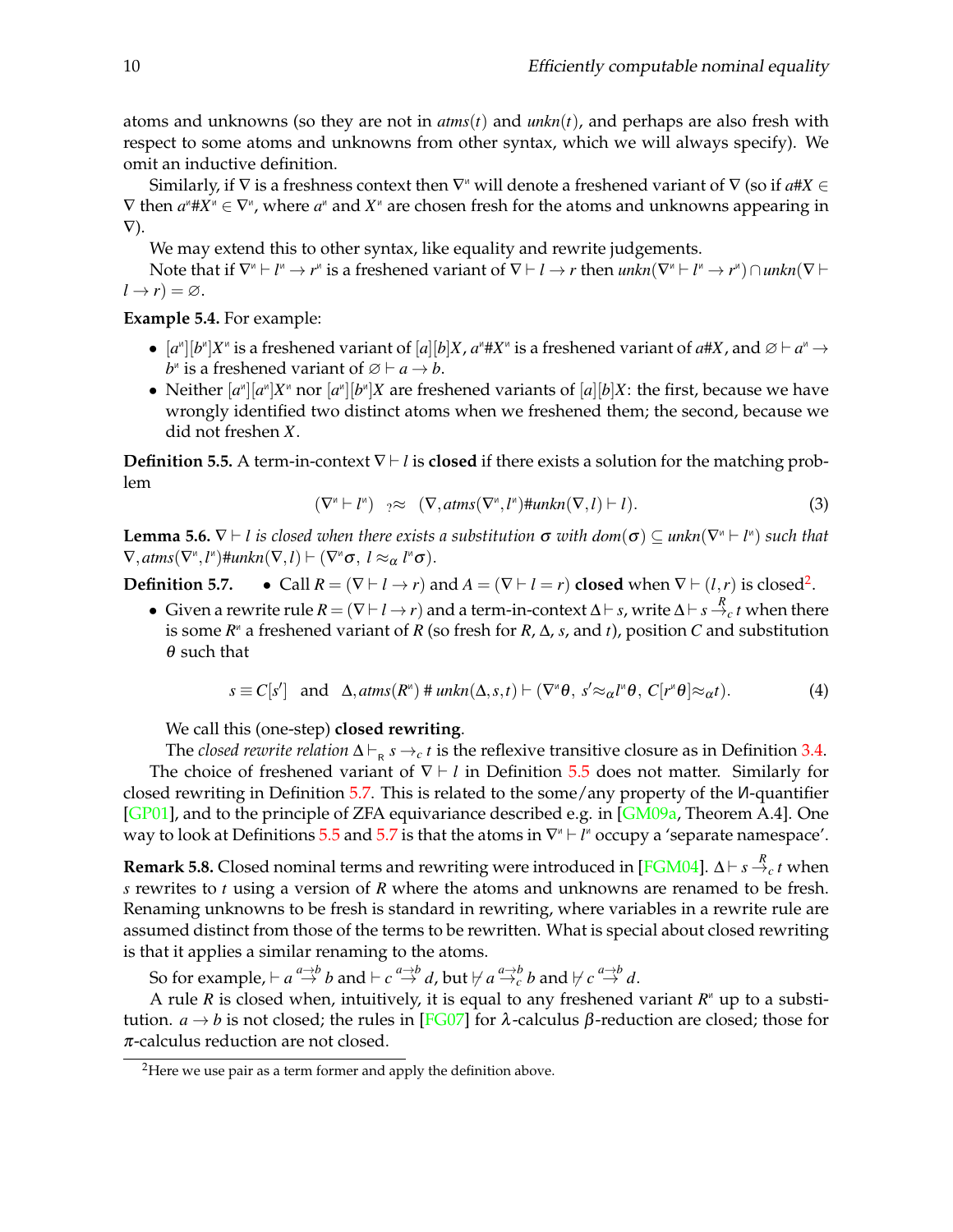Comparing Definition [5.7](#page-9-2) (closed rewriting) with Definition [3.4](#page-5-2) (rewriting) we see they are very similar. However, there are two key differences:

- The  $\pi$  in [\(1\)](#page-5-1) in Definition [3.4](#page-5-2) is not there in [\(4\)](#page-9-3) in Definition [5.7.](#page-9-2) This  $\pi$  can be very expensive [\[Che04\]](#page-13-6), so removing it greatly increases the efficiency of calculating closed nominal rewrites.
- Atoms cannot 'interact by name' in a closed rewrite step, because they are renamed.

### **5.2 Properties of closed rewriting, and connection with nominal algebra**

First we will prove a strengthening property for closed rewriting, for which we need some preliminary lemmas.

**Definition 5.9.** We define the substitution  $\sigma \circ \pi$  by:

 $(\sigma \circ \pi)(X) = \pi \cdot (\sigma(X))$  if  $X \in dom(\sigma)$  $(\sigma \circ \pi)(X)$  undefined otherwise.

<span id="page-10-2"></span>**Lemma 5.10.** *If*  $atms(s) \cap nontriv(\pi) = \emptyset$  *then*  $\pi \cdot (s\sigma) \equiv s(\sigma \circ \pi)$ *.* 

- <span id="page-10-0"></span>**Lemma 5.11.** *1. Suppose*  $a \notin \text{atms}(s', l'')$ . Then if  $\Delta \vdash s' \approx_{\alpha} l'' \sigma$  then there exists  $\sigma'$  such that  $\Delta \vdash$  $\sigma(X) \approx_{\alpha} \sigma'(X)$  and  $a \notin \text{atms}(\sigma'(X))$ , for all  $X \in \text{unkn}(l^{\alpha})$ .
	- 2. Suppose  $a \notin atms(t, r^n, C)$ . Then if  $\Delta \vdash C[r^n\sigma] \approx_\alpha t$  then there exists some  $\sigma'$  such that  $\Delta \vdash$  $\sigma(X) \approx_{\alpha} \sigma'(X)$  and  $a \notin \text{atms}(\sigma'(X))$ , for all  $X \in \text{unknown}(r^*)$ .

*Proof.* For the first part, we construct σ' by an induction on the structure of *l*<sup>n</sup>. We sketch one case:

• The case  $l^{\prime\prime} \equiv \pi \cdot X$ .  $\mathcal{A}^{\mu} \equiv \pi \cdot X$ . By assumption  $\Delta \vdash s' \approx_{\alpha} \pi \cdot \sigma(X)$ , where  $a \notin \text{nontriv}(\pi)$ . We choose  $\sigma'(X) \equiv \pi^{-1} \cdot s'.$ 

For the second part we work by induction on the derivation of  $\Delta \vdash C[r^{\shortparallel} \sigma] \approx_\alpha t$ , using the rules in Figure [1](#page-4-0) to break down *C* until we reach the first case (note that  $\approx_{\alpha}$  is symmetric).  $\Box$ 

<span id="page-10-1"></span>**Lemma 5.12.** *If*  $\Delta \vdash \sigma(X) \approx_{\alpha} \sigma'(X)$  *for all*  $X \in unkn(t)$  *then*  $\Delta \vdash t\sigma \approx_{\alpha} t\sigma'.$ 

<span id="page-10-3"></span>**Proposition 5.13** (Strengthening for closed rewriting)**.** *Fix a context* ∆ *and terms s and t. Suppose*  $\Gamma$  *is fresh (so if a*# $X \in \Gamma$  *then*  $a \notin atms(s,t,\Delta)$ *). Suppose*  $R = (\nabla \vdash l \rightarrow r)$  *is a rewrite rule. Then*  $\Delta, \Gamma \vdash s \stackrel{R}{\to}_c t$  if and only if  $\Delta \vdash s \stackrel{R}{\to}_c t$ .

*Proof.* Suppose Δ,Γ $\vdash s$   $\stackrel{R}{\to}_c t$ . Unpacking definitions, there is some freshened  $R^\text{n}$  (with respect to *s, t,* Δ,Γ, and *R*), and some position *C* and substitution  $\sigma$  such that  $dom(\sigma) \subseteq unkn(R^n)$  and

$$
s \equiv C[s'] \qquad \qquad \Delta, \Gamma, \mathit{atms}(R^*) \# \mathit{unkn}(\Delta, s, t) \vdash (\nabla^{\alpha} \sigma, s' \approx_{\alpha} l^{\alpha} \sigma, C[r^{\alpha} \sigma] \approx_{\alpha} t).
$$

Using Lemmas [5.11](#page-10-0) and [5.12](#page-10-1) we may assume without loss of generality that  $a \notin atms(\sigma)$ . By elementary calculations on the atoms of terms and using Strengthening (Lemma [2.11\)](#page-4-1) we deduce

$$
s \equiv C[s'] \qquad \qquad \Delta, \operatorname{atms}(R^{\mathsf{N}}) \# \operatorname{unkn}(\Delta, s, t) \vdash (\nabla^{\mathsf{N}} \sigma, \quad s' \approx_{\alpha} l^{\mathsf{N}} \sigma, \quad C[r^{\mathsf{N}} \sigma] \approx_{\alpha} t).
$$

That is,  $\Delta \vdash s \stackrel{R}{\to}_c t$  as required.

Conversely, suppose  $\Delta \vdash s\stackrel{R}{\to}_c u.$  We unpack definitions as before and use Weakening (Lemma [2.13\)](#page-4-2).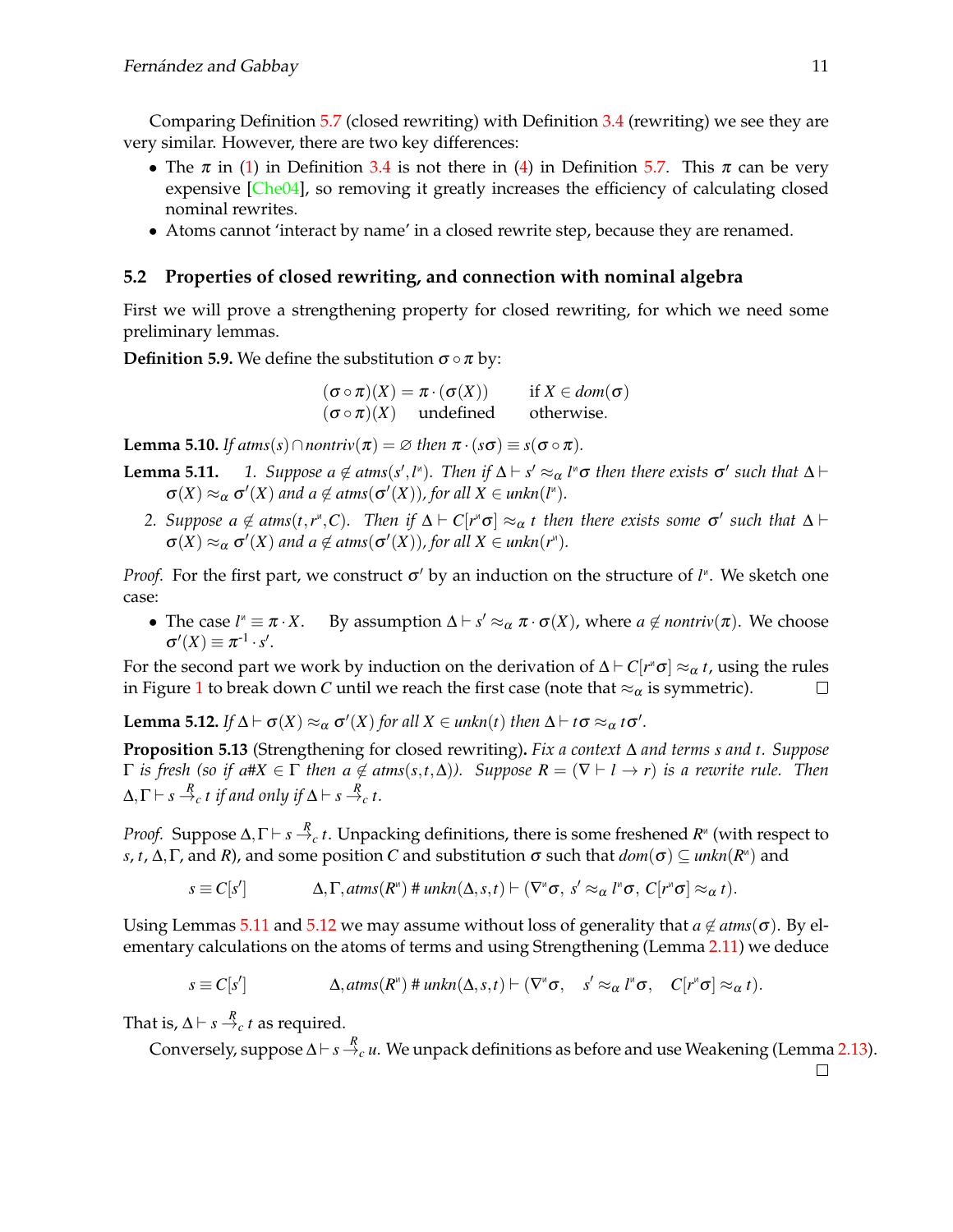We now establish the relationship between nominal rewriting and closed rewriting. The first result, Proposition [5.15](#page-11-0) below, shows that when a rule is closed, nominal rewriting implies closed rewriting (this result was first shown as part of [\[FG07,](#page-14-10) Theorem 70]; we give a shorter proof here). The second result, Proposition [5.17](#page-12-1) below relating a closed rewriting step with a nominal rewrite step, is new and is the key to obtain a completeness proof for closed rewriting with respect to nominal algebra.

<span id="page-11-1"></span>**Lemma 5.14.**  $\Delta \vdash a$ #*s if and only if*  $\Delta \vdash \pi(a)$ # $\pi \cdot s$ *.* 

<span id="page-11-0"></span>**Proposition 5.15.** If  $R = (\nabla \vdash l \rightarrow r)$  is closed then  $\Delta \vdash s \stackrel{R}{\rightarrow} t$  implies  $\Delta \vdash s \stackrel{R}{\rightarrow} c t$ .

*Proof.* Suppose  $Δ ⊢ s → t$ . So there exist  $Δ$ ,  $C$ ,  $s'$ ,  $π$ , and  $θ$  such that

$$
s \equiv C[s'] \quad \text{and} \quad \Delta \vdash (\nabla \theta, \quad s' \approx_{\alpha} \pi \cdot (l\theta), \quad C[\pi \cdot (r\theta)] \approx_{\alpha} t).
$$

Without loss of generality we assume  $unkn(\theta(X)) \subseteq unkn(\Delta,s,t)$  for every  $X \in dom(\theta)$  (because we only 'use' the part of θ that maps *l* to *s* and *r* to *t*).

 $\nabla \vdash l \to r$  is closed so by Lemma [5.6](#page-9-4) there is a freshened variant  $R^{\texttt{\tiny{M}}} = (\nabla^{\texttt{\tiny{M}}} \vdash l^{\texttt{\tiny{M}}} \to r^{\texttt{\tiny{M}}})$  of  $R$  and a substitution  $\sigma$  such that  $dom(\sigma) \subseteq unkn(R^n)$  and

$$
\nabla, \mathit{atms}(l^n) \# \mathit{unkn}(\Delta, s, t) \vdash (\nabla^n \sigma, \quad l \approx_\alpha l^n \sigma, \quad r \approx_\alpha r^n \sigma).
$$

It is not hard to use our assumptions to verify that

$$
\Delta, \mathit{atms}(l^{\mathsf{M}}) \# \mathit{unkn}(\Delta, s, t) \vdash \mathit{atms}(l^{\mathsf{M}}) \# \mathit{unkn}(\Delta, s, t) \theta.
$$

It follows using Lemmas [2.13](#page-4-2) and [2.6](#page-3-2) that

*s* ≡ *C*[*s* 0 ] ∆,*atms*(*l* N ) # *unkn*(∆,*s*,*t*) ` ∇ N σ θ, *s* <sup>0</sup>≈απ·(*l* N σ θ), *C*[π ·(*r* N σ θ)]≈α*t* .

By assumption the atoms in  $R^{\alpha}$  are fresh and so we can assume  $atms(R^{\alpha}) \cap nontriv(\pi) = \emptyset$ . It follows by Lemmas [5.10](#page-10-2) and [2.7](#page-3-3) that  $\pi\cdot(l$ "σ $\theta)\equiv l^{\pi}((\sigma\circ\theta)\circ\pi)$  and  $\pi\cdot(r^{\pi}\sigma\theta)\equiv r^{\pi}((\sigma\circ\theta)\circ\pi).$ Using Lemma  $5.14 \Delta$  $5.14 \Delta$ ,  $atms(l^{\mu}) \# unknown(N, l) \vdash \nabla^{\mu}((\sigma \circ \theta) \circ \pi)$  also follows. Write  $\theta'$  for  $(\sigma \circ \theta) \circ \pi$ . Then

$$
s \equiv C[s'] \qquad \Delta, \mathit{atms}(l^n) \# \mathit{unkn}(\Delta, s, t) \vdash (\nabla^{\alpha} \theta', \quad s' \approx_{\alpha} l^{\alpha} \theta', \quad C[r^{\alpha} \theta'] \approx_{\alpha} t).
$$

That is,  $\Delta \vdash s \stackrel{R}{\to}_c t$  as required.

<span id="page-11-2"></span>**Lemma 5.16.** *Suppose*  $\nabla \vdash l$  *is a closed term-in-context where*  $atms(\nabla \vdash l) = \{a_1, \ldots, a_n\}$  *and*  $unkn(\nabla \vdash l)$  $l$ ) =  $\{X_1,\ldots,X_n\}$ *; we take these atoms and unknowns in some fixed but arbitrary order.* 

Suppose is  $\nabla^n \vdash l^n$  a freshened variant of  $\nabla \vdash l$  where  $atms(\nabla^n \vdash l^n) = \{a_1^n, \ldots, a_n^n\}$  and  $unkn(\nabla^n \vdash l^n)$  $\mathcal{U}^{\ast}$ )  $=$   $\{X_{1}^{\ast},\ldots,X_{n}^{\ast}\}$ *; we take these fresh atoms and unknowns in a corresponding order.* 

*Let* τ *and* ς *be the permutation and substitution defined by*

$$
\tau = (a_1^{\mathsf{M}} \ a_1) \circ \ldots \circ (a_n^{\mathsf{M}} \ a_n) \quad \text{and} \quad \varsigma = [X_1 \mapsto \tau \cdot X_1^{\mathsf{M}} \ldots, X_n \mapsto \tau \cdot X_n^{\mathsf{M}}],
$$

*then:*

*1.*  $l^{\mu} \equiv \tau \cdot (l\zeta)$ *.* 

$$
\Box
$$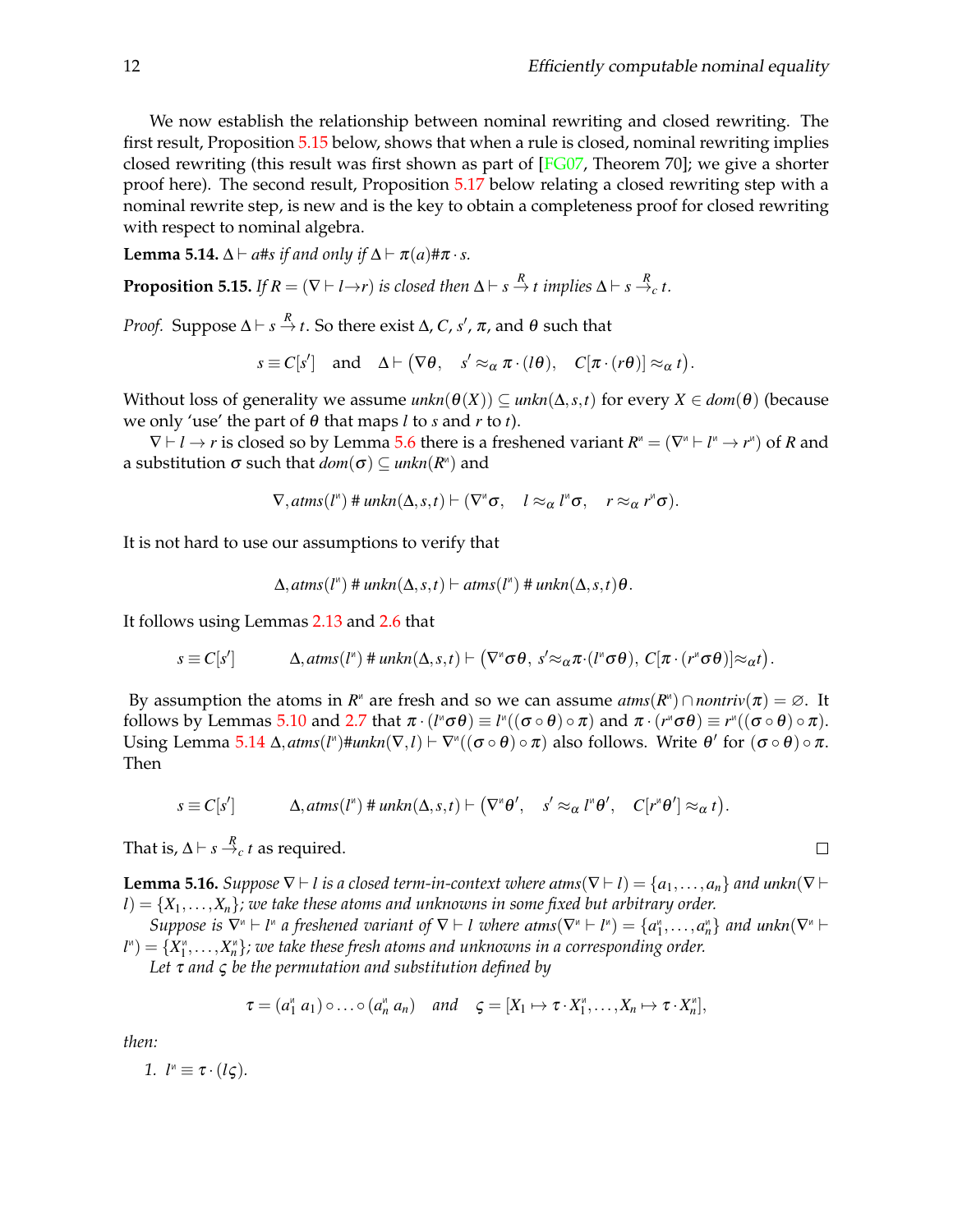2.  $\Gamma' \vdash \nabla^{\alpha} \theta$  *if and only if*  $\Gamma' \vdash \nabla \zeta \theta$ *.* 

*Proof.* We prove the first part by induction on *l*. We sketch the case of  $\pi \cdot X$ :

$$
\tau \cdot ((\pi \cdot X)\varsigma) \stackrel{\text{Lemma 2.5}}{=} (\tau \circ \pi) \cdot \varsigma(X) \stackrel{\text{Lemma 2.5}}{=} (\tau \circ \pi \circ \varsigma) \cdot X \stackrel{\text{fact}}{=} \pi' \cdot X''.
$$

For the second part consider some  $a^* \# X^* \in \nabla^*$  (originating from  $a \# X \in \nabla$ ). By definition  $\varsigma(X) \equiv$  $\tau \cdot X^{\mu}$  and it follows that

$$
X^{\mathsf{w}}\theta \stackrel{\text{Lemma 2.5}}{=} (\tau \cdot (X\varsigma))\theta \stackrel{\text{Lemma 2.6}}{=} \tau \cdot (X\varsigma\theta).
$$

By Lemma [5.14](#page-11-1)  $\Gamma' \vdash a^* \# (X^* \theta)$  if and only if  $\Gamma' \vdash a \# (X \varsigma \theta)$ . The result follows.

<span id="page-12-1"></span>**Proposition 5.17.** If  $R=(\nabla \vdash l \to r)$  is closed then  $\Delta \vdash s \stackrel{R}{\to} c$   $t$  implies there is some fresh  $\Gamma$  (so if a#X  $\in \Gamma$ *then*  $a \notin \text{atms}(\Delta, s, t)$ ) such that  $\Delta, \Gamma \vdash s \stackrel{R}{\rightarrow} t$ .

*Proof.* If  $\Delta \vdash_R s \to_c t$  then for some freshened variant  $R^{\text{M}} = (\nabla^{\text{M}} \vdash l^{\text{M}} \to r^{\text{M}})$  of *R* (freshened with respect to *R*, Δ, *s*, and *t*) there exists some position *C*, term *s'*, and substitution θ such that

$$
s \equiv C[s'] \qquad \qquad \Delta, \operatorname{atms}(R^{\mathsf{M}}) \# \operatorname{unkn}(\Delta, s, t) \vdash (\nabla^{\mathsf{M}} \theta, \quad s' \approx_{\alpha} l^{\mathsf{M}} \theta, \quad C[r^{\mathsf{M}} \theta] \approx_{\alpha} t).
$$

By Lemmas [5.16](#page-11-2) and [2.6,](#page-3-2) there exists  $\tau$  and  $\varsigma$  such that:

$$
s \equiv C[s'] \qquad \qquad \Delta, \text{atms}(R^*) \text{ $\#\$} \text{unkn}(\Delta, s, t) \vdash (\nabla \zeta \theta, s' \approx_\alpha \tau \cdot (l \zeta \theta), C[\tau \cdot (r \zeta \theta)] \approx_\alpha t).
$$

Using Lemmas [2.7](#page-3-3) and [2.6](#page-3-2) we deduce  $\Delta$ ,  $atms(R^n)$  #  $unkn(\Delta,s,t) \vdash s \stackrel{R}{\to} t$ .

**Definition 5.18.**  $\Delta \vdash_R s \leftrightarrow_c t$  denotes the symmetric closure of  $\Delta \vdash_R s \rightarrow_c t$ .

<span id="page-12-0"></span>**Theorem 5.19** (Soundness and completeness)**.** *Suppose the rewrite theory* R *is a presentation (Def* $i$ nition [4.1\)](#page-7-3) of the equational theory  $\sf{T}.$  Suppose all rules in  $\sf{R}$  are closed. Then  $\sf{\Delta}\vdash_\sf{T} s = t$  if and only if  $\Delta \vdash_{\mathsf{R}} s \leftrightarrow_c t$ .

*Proof.* Suppose  $\Delta \vdash_{\tau} s = t$ . By Theorem [4.4](#page-7-0) there is a fresh Γ such that  $\Delta, \Gamma \vdash_{\mathsf{R}} s \leftrightarrow t$ . By Proposi-tion [5.15](#page-11-0) and Strengthening (Proposition [5.13\)](#page-10-3)  $\Delta \vdash_{\mathsf{R}} s \leftrightarrow_c t$ .

Conversely, suppose  $\Delta \vdash_{R} s \leftrightarrow_c t$ . By Proposition [5.17](#page-12-1)  $\Delta, \Gamma \vdash_{R} s \leftrightarrow t$  for some fresh Γ. It follows by Proposition [4.2](#page-7-2) that  $\Delta \vdash_{\tau} s = t$ .  $\Box$ 

### **5.3 Mechanising equational reasoning**

Closed nominal rewriting can be used to automate reasoning in nominal equational theories, provided that the theory satisfies certain conditions.

**Definition 5.20.** A rewrite theory R is **closed** when every  $R \in \mathbb{R}$  is closed (Definition [5.7\)](#page-9-2). We say that *t* is an **(R-)normal form** of *s* if  $\Delta \vdash_{\mathsf{R}} s \to_{c} t$  and there is no *u* such that  $\Delta \vdash_{\mathsf{R}} t \to_{c} u$  (so there is no rewrite from *t*).

A theory R is **terminating** when there are no infinite closed rewriting sequences  $\Delta \vdash_{R} t_1 \rightarrow_c$ *t*<sub>2</sub>, *t*<sub>2</sub> →*c t*<sub>3</sub>, .... It is **confluent** when, if  $\Delta \vdash_R s \rightarrow_c t$  and  $\Delta \vdash_R s \rightarrow_c t'$ , then *u* exists such that  $\Delta \vdash_R t \to_c u$  and  $\Delta \vdash_R t' \to_c u$ .

A theory R is **convergent** when it is terminating and confluent.

 $\Box$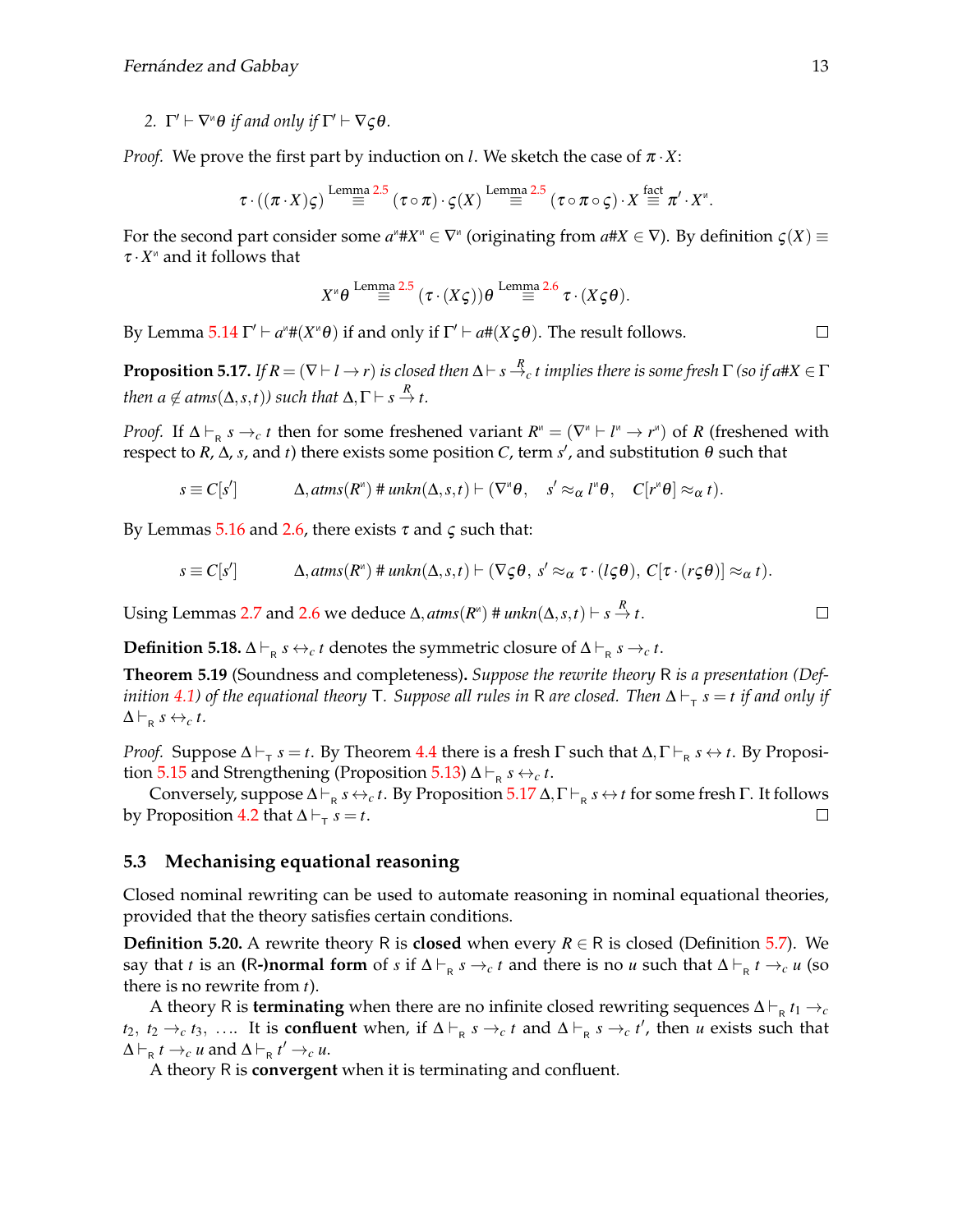<span id="page-13-7"></span>**Theorem 5.21.** *Suppose the axioms in a theory* T *can be oriented to form a closed* R*. If* R *is confluent,*  $t$ hen  $\Delta \vdash_{_{\sf T}} s = t$  if and only if there exists  $u$  such that  $\Delta \vdash_{_{\sf R}} s \to_{_C} u$  and  $\Delta \vdash_{_{\sf R}} t \to_{_C} u$ .

*Proof.* By Theorem [5.19.](#page-12-0)

Theorem [5.21](#page-13-7) does not require termination. If we have termination then we can decide whether there exists a term *u* with the desired property: it suffices to rewrite *s* and *t* to normal form and then check that the normal forms are  $\alpha$ -equivalent (convergence guarantees existence and unicity of normal forms up to  $\alpha$ -equivalence; a linear-time algorithm to check  $\alpha$ -equivalence is described in [\[CF09\]](#page-13-0)). Also, since Theorem [5.21](#page-13-7) uses closed rewriting, the computation of a rewrite step is efficient: nominal matching is sufficient (see also  $\lfloor$ CF09 $\rfloor$  for linear-time nominal matching algorithms).

<span id="page-13-8"></span>**Corollary 5.22** (Decidability of deduction in T)**.** *Suppose* T *is an equational theory whose axioms can be oriented to form a closed R. Suppose R is convergent. Then equality is decidable in T (i.e.,*  $\Delta\vdash_{_{\sf T}} s=t$ *is a decidable relation).*

## <span id="page-13-4"></span>**6 Conclusions**

Efficient algorithms for closed nominal rewriting and for checking  $\alpha$ -equivalence are described in [\[CF09\]](#page-13-0). We can also check that rules are closed in linear time, with the nominal matching algorithm of [\[CF09\]](#page-13-0). It follows from Corollary [5.22](#page-13-8) that, had we a procedure to check that a given set of rules is convergent, we could directly build an automated theorem prover for nominal theories. Unfortunately, termination and confluence are undecidable properties even for first order rules. Fortunately, closed nominal rewrite rules inherit many of the good properties of first-order rewriting systems: orthogonality is a sufficient condition for confluence (see  $[FGM04]$ ) and it is easy to check. If the theory under consideration is not orthogonal, then the alternative is to check termination and to check that all critical pairs are joinable (which is a sufficient condition for convergence, see  $[FGM04]$ ). Reduction orderings (to check termination) and completion procedures (to ensure that all critical pairs are joinable) are available for closed nominal rules [\[FR10\]](#page-14-27).

We can consider a recent '*permissive*' variant of nominal terms [\[DGM09,](#page-14-28) [GM09b\]](#page-14-7). These eliminate freshness contexts and give a tighter treatment of  $\alpha$ -equivalence, which might simplify the proofs here. Permissive nominal terms have been implemented in prototype form [\[Mul09\]](#page-14-29), but it remains to consider more efficient algorithms to manipulate them.

# **References**

<span id="page-13-6"></span><span id="page-13-5"></span><span id="page-13-3"></span><span id="page-13-2"></span><span id="page-13-1"></span><span id="page-13-0"></span>

| [BM79]  | Robert S. Boyer and J Strother Moore. A Computational Logic. Academic Press, New York, 1979.                    |
|---------|-----------------------------------------------------------------------------------------------------------------|
| [BN98]  | Franz Baader and Tobias Nipkow. Term rewriting and all that. Cambridge University Press, 1998.                  |
| [Cal10] | Christophe Calvès. Complexity and implementation of nominal algorithms, 2010. PhD thesis, King's College        |
|         | London.                                                                                                         |
| [CF08]  | Christophe Calvès and Maribel Fernández. Nominal matching and alpha-equivalence. In Proceedings of WOLLIC       |
|         | 2008, Edinburgh, July 2008, Lecture Notes in Artificial Intelligence. Springer, 2008.                           |
| [CF09]  | Christophe Calvès and Maribel Fernández. Matching and alpha-equivalence check for nominal terms. Journal of     |
|         | Computer and System Sciences, 2009. Special issue: Selected papers from WOLLIC 2008.                            |
| [Che04] | James Cheney. The complexity of equivariant unification. In Automata, Languages and Programming, Proceedings of |
|         | the 31st Int. Colloquium, ICALP 2004, volume 3142 of Lecture Notes in Computer Science. Springer, 2004.         |